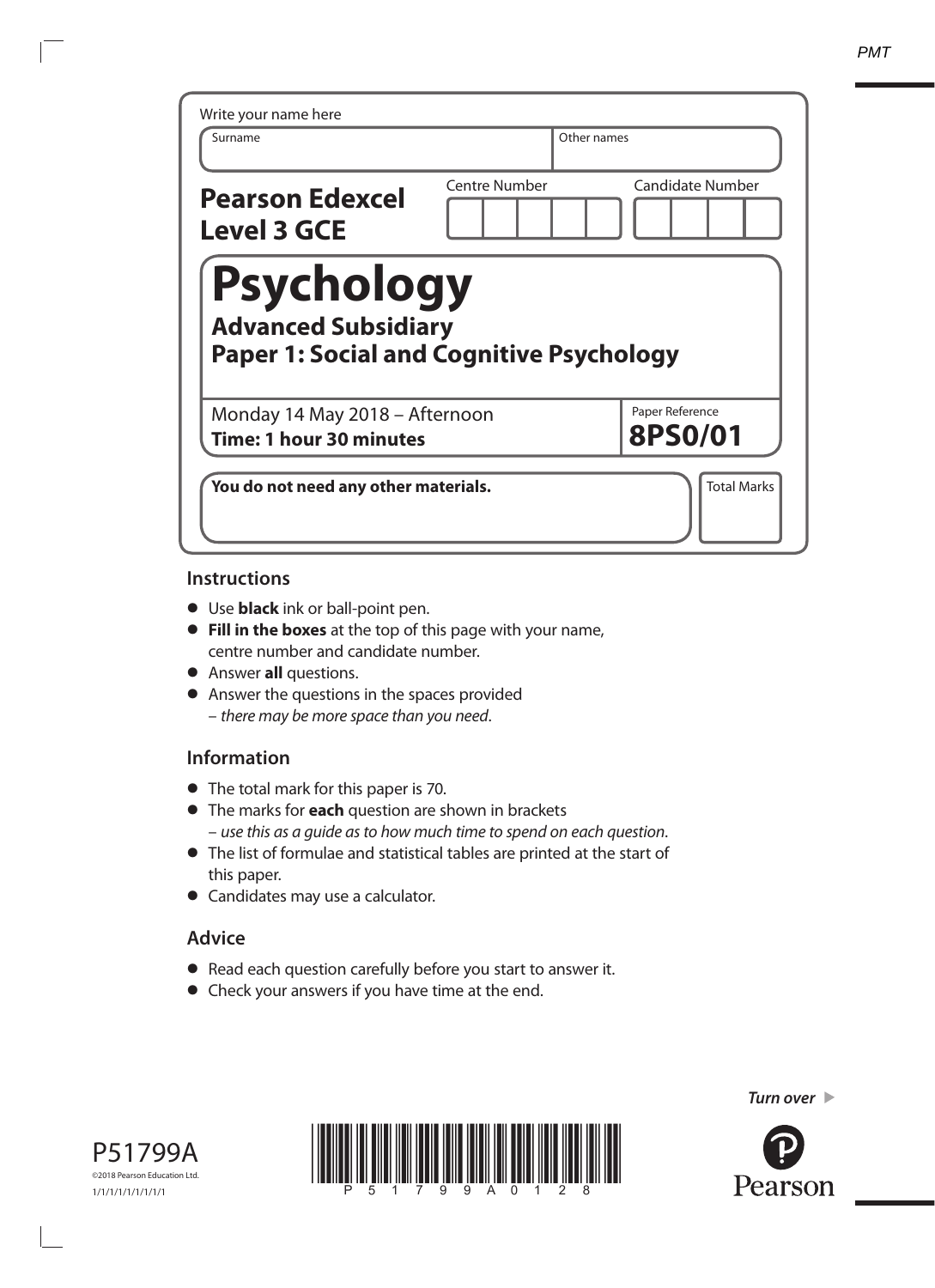**DONOTWRITEINTHISAREA** 

**DONOMIAN EINTERNATION** 

**DONOTWRITEINTHIS AREA** 

### **FORMULAE AND STATISTICAL TABLES**

# **Standard deviation (sample estimate)**

$$
\sqrt{\left(\frac{\sum (x-\bar{x})^2}{n-1}\right)}
$$

**Spearman's rank correlation coefficient**

$$
1 - \frac{6\sum d^2}{n(n^2-1)}
$$

# **Critical values for Spearman's rank**

|    | Level of significance for a one-tailed test |                                             |       |       |        |  |  |  |  |  |  |  |
|----|---------------------------------------------|---------------------------------------------|-------|-------|--------|--|--|--|--|--|--|--|
|    | 0.05                                        | 0.025                                       | 0.01  | 0.005 | 0.0025 |  |  |  |  |  |  |  |
|    |                                             | Level of significance for a two-tailed test |       |       |        |  |  |  |  |  |  |  |
| Ν  | 0.10                                        | 0.05                                        | 0.025 | 0.01  | 0.005  |  |  |  |  |  |  |  |
| 5  | 0.900                                       | 1.000                                       | 1.000 | 1.000 | 1.000  |  |  |  |  |  |  |  |
| 6  | 0.829                                       | 0.886                                       | 0.943 | 1.000 | 1.000  |  |  |  |  |  |  |  |
| 7  | 0.714                                       | 0.786                                       | 0.893 | 0.929 | 0.964  |  |  |  |  |  |  |  |
| 8  | 0.643                                       | 0.738                                       | 0.833 | 0.881 | 0.905  |  |  |  |  |  |  |  |
| 9  | 0.600                                       | 0.700                                       | 0.783 | 0.833 | 0.867  |  |  |  |  |  |  |  |
| 10 | 0.564                                       | 0.648                                       | 0.745 | 0.794 | 0.830  |  |  |  |  |  |  |  |
| 11 | 0.536                                       | 0.618                                       | 0.709 | 0.755 | 0.800  |  |  |  |  |  |  |  |
| 12 | 0.503                                       | 0.587                                       | 0.678 | 0.727 | 0.769  |  |  |  |  |  |  |  |
| 13 | 0.484                                       | 0.560                                       | 0.648 | 0.703 | 0.747  |  |  |  |  |  |  |  |
| 14 | 0.464                                       | 0.538                                       | 0.626 | 0.679 | 0.723  |  |  |  |  |  |  |  |
| 15 | 0.446                                       | 0.521                                       | 0.604 | 0.654 | 0.700  |  |  |  |  |  |  |  |
| 16 | 0.429                                       | 0.503                                       | 0.582 | 0.635 | 0.679  |  |  |  |  |  |  |  |
| 17 | 0.414                                       | 0.485                                       | 0.566 | 0.615 | 0.662  |  |  |  |  |  |  |  |
| 18 | 0.401                                       | 0.472                                       | 0.550 | 0.600 | 0.643  |  |  |  |  |  |  |  |
| 19 | 0.391                                       | 0.460                                       | 0.535 | 0.584 | 0.628  |  |  |  |  |  |  |  |
| 20 | 0.380                                       | 0.447                                       | 0.520 | 0.570 | 0.612  |  |  |  |  |  |  |  |
| 21 | 0.370                                       | 0.435                                       | 0.508 | 0.556 | 0.599  |  |  |  |  |  |  |  |
| 22 | 0.361                                       | 0.425                                       | 0.496 | 0.544 | 0.586  |  |  |  |  |  |  |  |
| 23 | 0.353                                       | 0.415                                       | 0.486 | 0.532 | 0.573  |  |  |  |  |  |  |  |
| 24 | 0.344                                       | 0.406                                       | 0.476 | 0.521 | 0.562  |  |  |  |  |  |  |  |
| 25 | 0.337                                       | 0.398                                       | 0.466 | 0.511 | 0.551  |  |  |  |  |  |  |  |
| 26 | 0.331                                       | 0.390                                       | 0.457 | 0.501 | 0.541  |  |  |  |  |  |  |  |
| 27 | 0.324                                       | 0.382                                       | 0.448 | 0.491 | 0.531  |  |  |  |  |  |  |  |
| 28 | 0.317                                       | 0.375                                       | 0.440 | 0.483 | 0.522  |  |  |  |  |  |  |  |
| 29 | 0.312                                       | 0.368                                       | 0.433 | 0.475 | 0.513  |  |  |  |  |  |  |  |
| 30 | 0.306                                       | 0.362                                       | 0.425 | 0.467 | 0.504  |  |  |  |  |  |  |  |

**The calculated value must be equal to or exceed the critical value in this table for significance to be shown.**

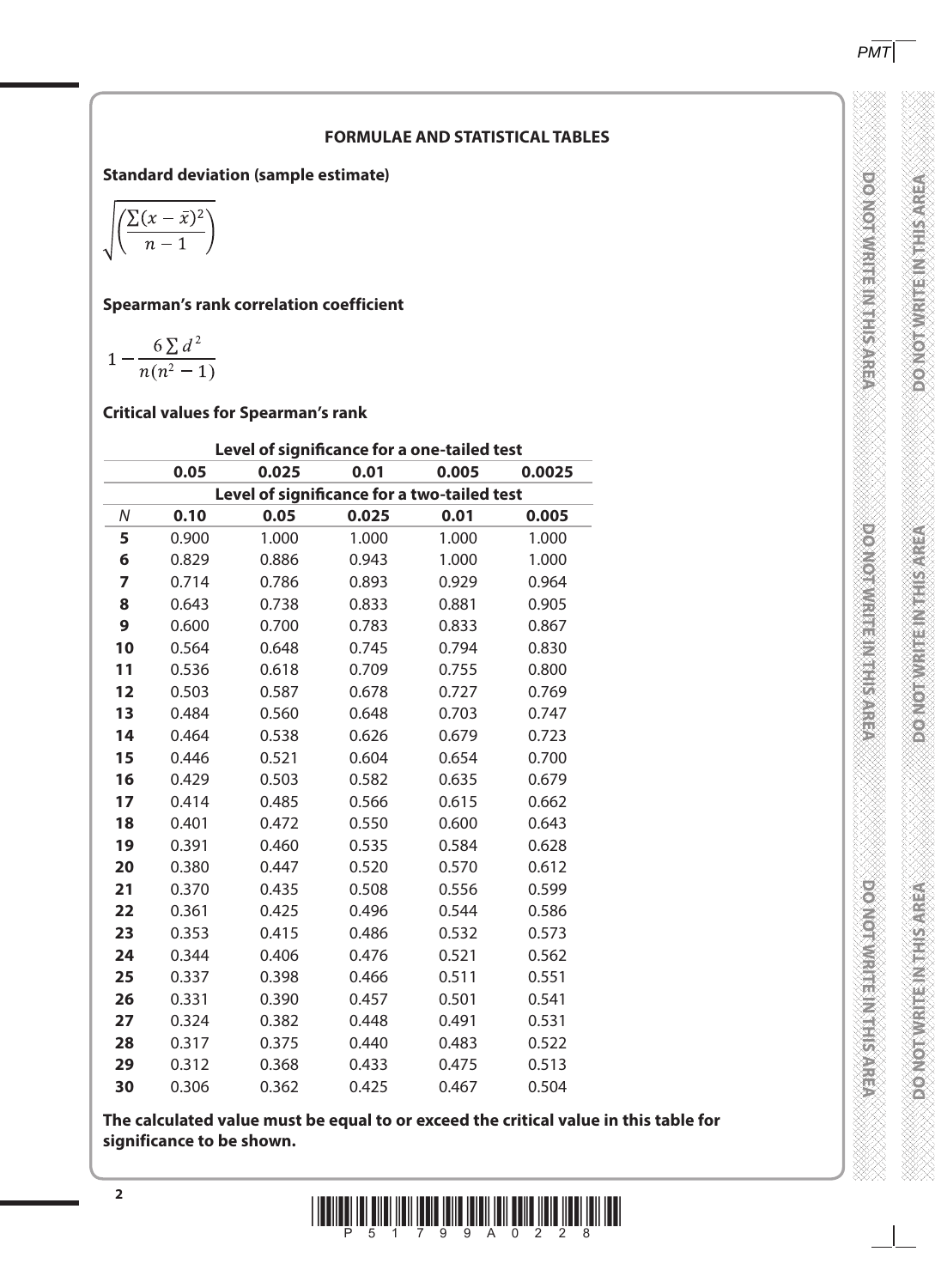**Chi-squared distribution formula**

**DONOTWRITEINTHSAREA** 

**DONOTWRITEINTHISAREA** 

**DO NOT WRITE IN THIS AREA** 

$$
X^2 = \sum \frac{(o - E)^2}{E} \qquad df = (r - 1)(c - 1)
$$

**Critical values for chi-squared distribution**

|                         | Level of significance for a one-tailed test |       |                                             |       |        |        |  |  |  |  |  |  |
|-------------------------|---------------------------------------------|-------|---------------------------------------------|-------|--------|--------|--|--|--|--|--|--|
|                         | 0.10                                        | 0.05  | 0.025                                       | 0.01  | 0.005  | 0.0005 |  |  |  |  |  |  |
|                         |                                             |       | Level of significance for a two-tailed test |       |        |        |  |  |  |  |  |  |
| df                      | 0.20                                        | 0.10  | 0.05                                        | 0.025 | 0.01   | 0.001  |  |  |  |  |  |  |
| 1                       | 1.64                                        | 2.71  | 3.84                                        | 5.02  | 6.64   | 10.83  |  |  |  |  |  |  |
| $\overline{\mathbf{2}}$ | 3.22                                        | 4.61  | 5.99                                        | 7.38  | 9.21   | 13.82  |  |  |  |  |  |  |
| 3                       | 4.64                                        | 6.25  | 7.82                                        | 9.35  | 11.35  | 16.27  |  |  |  |  |  |  |
| 4                       | 5.99                                        | 7.78  | 9.49                                        | 11.14 | 13.28  | 18.47  |  |  |  |  |  |  |
| 5                       | 7.29                                        | 9.24  | 11.07                                       | 12.83 | 15.09  | 20.52  |  |  |  |  |  |  |
| 6                       | 8.56                                        | 10.65 | 12.59                                       | 14.45 | 16.81  | 22.46  |  |  |  |  |  |  |
| 7                       | 9.80                                        | 12.02 | 14.07                                       | 16.01 | 18.48  | 24.32  |  |  |  |  |  |  |
| 8                       | 11.03                                       | 13.36 | 15.51                                       | 17.54 | 20.09  | 26.12  |  |  |  |  |  |  |
| 9                       | 12.24                                       | 14.68 | 16.92                                       | 19.02 | 21.67  | 27.88  |  |  |  |  |  |  |
| 10                      | 13.44                                       | 15.99 | 18.31                                       | 20.48 | 23.21  | 29.59  |  |  |  |  |  |  |
| 11                      | 14.63                                       | 17.28 | 19.68                                       | 21.92 | 24.73  | 31.26  |  |  |  |  |  |  |
| 12                      | 15.81                                       | 18.55 | 21.03                                       | 23.34 | 26.22  | 32.91  |  |  |  |  |  |  |
| 13                      | 16.99                                       | 19.81 | 22.36                                       | 24.74 | 27.69  | 34.53  |  |  |  |  |  |  |
| 14                      | 18.15                                       | 21.06 | 23.69                                       | 26.12 | 29.14  | 36.12  |  |  |  |  |  |  |
| 15                      | 19.31                                       | 22.31 | 25.00                                       | 27.49 | 30.58  | 37.70  |  |  |  |  |  |  |
| 16                      | 20.47                                       | 23.54 | 26.30                                       | 28.85 | 32.00  | 39.25  |  |  |  |  |  |  |
| 17                      | 21.62                                       | 24.77 | 27.59                                       | 30.19 | 33.41  | 40.79  |  |  |  |  |  |  |
| 18                      | 22.76                                       | 25.99 | 28.87                                       | 31.53 | 34.81  | 42.31  |  |  |  |  |  |  |
| 19                      | 23.90                                       | 27.20 | 30.14                                       | 32.85 | 36.19  | 43.82  |  |  |  |  |  |  |
| 20                      | 25.04                                       | 28.41 | 31.41                                       | 34.17 | 37.57  | 45.32  |  |  |  |  |  |  |
| 21                      | 26.17                                       | 29.62 | 32.67                                       | 35.48 | 38.93  | 46.80  |  |  |  |  |  |  |
| 22                      | 27.30                                       | 30.81 | 33.92                                       | 36.78 | 40.29  | 48.27  |  |  |  |  |  |  |
| 23                      | 28.43                                       | 32.01 | 35.17                                       | 38.08 | 41.64  | 49.73  |  |  |  |  |  |  |
| 24                      | 29.55                                       | 33.20 | 36.42                                       | 39.36 | 42.98  | 51.18  |  |  |  |  |  |  |
| 25                      | 30.68                                       | 34.38 | 37.65                                       | 40.65 | 44.31  | 52.62  |  |  |  |  |  |  |
| 26                      | 31.80                                       | 35.56 | 38.89                                       | 41.92 | 45.64  | 54.05  |  |  |  |  |  |  |
| 27                      | 32.91                                       | 36.74 | 40.11                                       | 43.20 | 46.96  | 55.48  |  |  |  |  |  |  |
| 28                      | 34.03                                       | 37.92 | 41.34                                       | 44.46 | 48.28  | 56.89  |  |  |  |  |  |  |
| 29                      | 35.14                                       | 39.09 | 42.56                                       | 45.72 | 49.59  | 58.30  |  |  |  |  |  |  |
| 30                      | 36.25                                       | 40.26 | 43.77                                       | 46.98 | 50.89  | 59.70  |  |  |  |  |  |  |
| 40                      | 47.27                                       | 51.81 | 55.76                                       | 59.34 | 63.69  | 73.40  |  |  |  |  |  |  |
| 50                      | 58.16                                       | 63.17 | 67.51                                       | 71.42 | 76.15  | 86.66  |  |  |  |  |  |  |
| 60                      | 68.97                                       | 74.40 | 79.08                                       | 83.30 | 88.38  | 99.61  |  |  |  |  |  |  |
| 70                      | 79.72                                       | 85.53 | 90.53                                       | 95.02 | 100.43 | 112.32 |  |  |  |  |  |  |

**The calculated value must be equal to or exceed the critical value in this table for significance to be shown.**

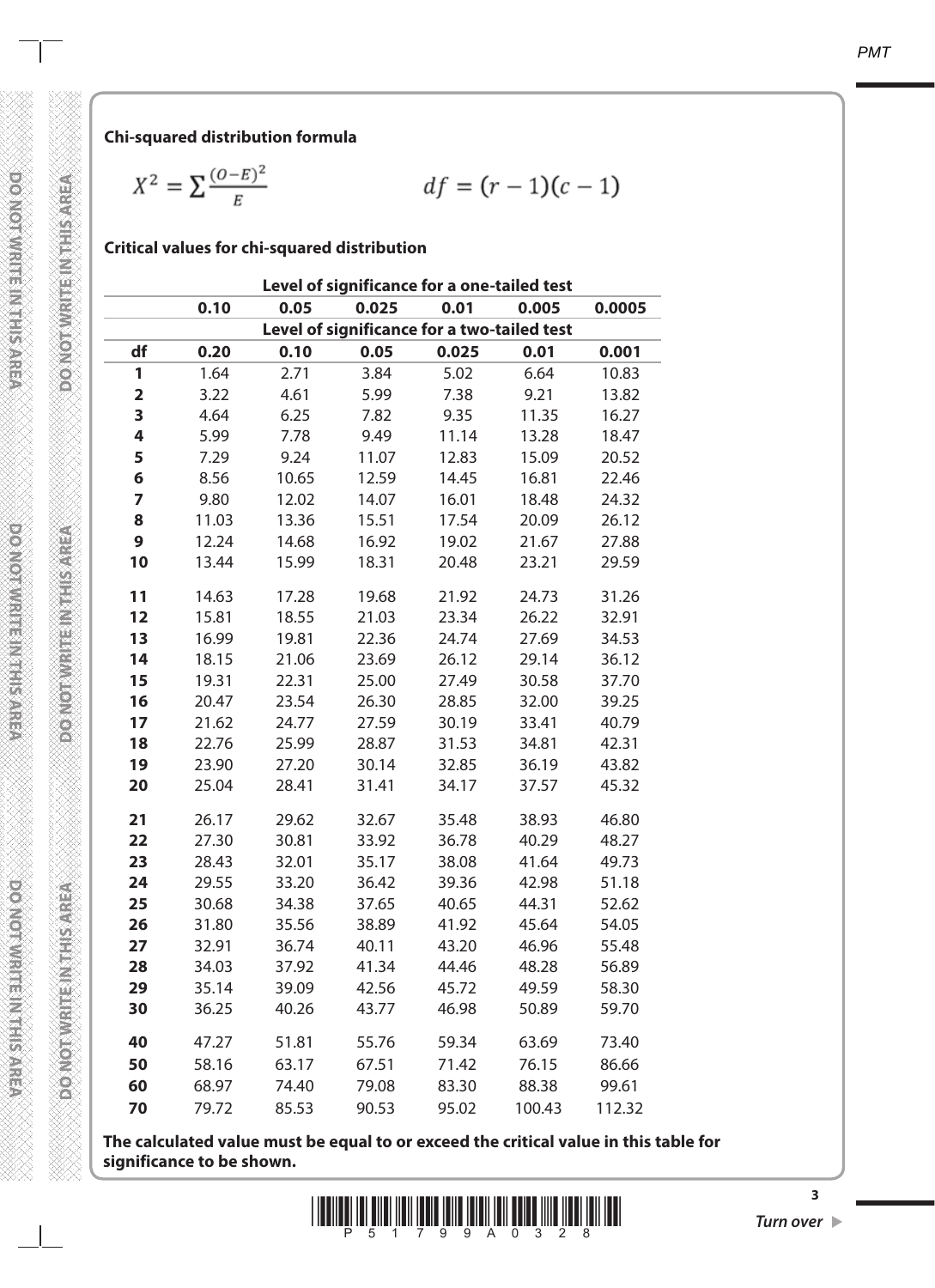**DO NOTWRITE MATHSAREA** 

DO NOTIVISTIE MITHIERAREA

DONOTWRITE IN THIS AREA

#### **Mann-Whitney U test formulae Mann-Whitney U test formulae**

**significance to be shown.** 

$$
U_a = n_a n_b + \frac{n_a(n_a+1)}{2} - \sum R_a
$$
  

$$
U_b = n_a n_b + \frac{n_b(n_b+1)}{2} - \sum R_b
$$

(U is the smaller of U<sub>a</sub> and U<sub>b</sub>)

#### **Critical values for the Mann-Whitney U test Critical values for the Mann-Whitney U test**

|                                                      |    |    |    |    |    |    |    | $N_{\rm b}$ |    |    |     |     |     |     |     |     |
|------------------------------------------------------|----|----|----|----|----|----|----|-------------|----|----|-----|-----|-----|-----|-----|-----|
|                                                      | 5  | 6  | 7  | 8  | 9  | 10 | 11 | 12          | 13 | 14 | 15  | 16  | 17  | 18  | 19  | 20  |
| $N_{\rm a}$                                          |    |    |    |    |    |    |    |             |    |    |     |     |     |     |     |     |
| $p \le 0.05$ (one-tailed), $p \le 0.10$ (two-tailed) |    |    |    |    |    |    |    |             |    |    |     |     |     |     |     |     |
| 5                                                    | 4  | 5  | 6  | 8  | 9  | 11 | 12 | 13          | 15 | 16 | 18  | 19  | 20  | 22  | 23  | 25  |
| 6                                                    | 5  | 7  | 8  | 10 | 12 | 14 | 16 | 17          | 19 | 21 | 23  | 25  | 26  | 28  | 30  | 32  |
| 7                                                    | 6  | 8  | 11 | 13 | 15 | 17 | 19 | 21          | 24 | 26 | 28  | 30  | 33  | 35  | 37  | 39  |
| 8                                                    | 8  | 10 | 13 | 15 | 18 | 20 | 23 | 26          | 28 | 31 | 33  | 36  | 39  | 41  | 44  | 47  |
| 9                                                    | 9  | 12 | 15 | 18 | 21 | 24 | 27 | 30          | 33 | 36 | 39  | 42  | 45  | 48  | 51  | 54  |
| 10                                                   | 11 | 14 | 17 | 20 | 24 | 27 | 31 | 34          | 37 | 41 | 44  | 48  | 51  | 55  | 58  | 62  |
| 11                                                   | 12 | 16 | 19 | 23 | 27 | 31 | 34 | 38          | 42 | 46 | 50  | 54  | 57  | 61  | 65  | 69  |
| 12                                                   | 13 | 17 | 21 | 26 | 30 | 34 | 38 | 42          | 47 | 51 | 55  | 60  | 64  | 68  | 72  | 77  |
| 13                                                   | 15 | 19 | 24 | 28 | 33 | 37 | 42 | 47          | 51 | 56 | 61  | 65  | 70  | 75  | 80  | 84  |
| 14                                                   | 16 | 21 | 26 | 31 | 36 | 41 | 46 | 51          | 56 | 61 | 66  | 71  | 77  | 82  | 87  | 92  |
| 15                                                   | 18 | 23 | 28 | 33 | 39 | 44 | 50 | 55          | 61 | 66 | 72  | 77  | 83  | 88  | 94  | 100 |
| 16                                                   | 19 | 25 | 30 | 36 | 42 | 48 | 54 | 60          | 65 | 71 | 77  | 83  | 89  | 95  | 101 | 107 |
| 17                                                   | 20 | 26 | 33 | 39 | 45 | 51 | 57 | 64          | 70 | 77 | 83  | 89  | 96  | 102 | 109 | 115 |
| 18                                                   | 22 | 28 | 35 | 41 | 48 | 55 | 61 | 68          | 75 | 82 | 88  | 95  | 102 | 109 | 116 | 123 |
| 19                                                   | 23 | 30 | 37 | 44 | 51 | 58 | 65 | 72          | 80 | 87 | 94  | 101 | 109 | 116 | 123 | 130 |
| 20                                                   | 25 | 32 | 39 | 47 | 54 | 62 | 69 | 77          | 84 | 92 | 100 | 107 | 115 | 123 | 130 | 138 |

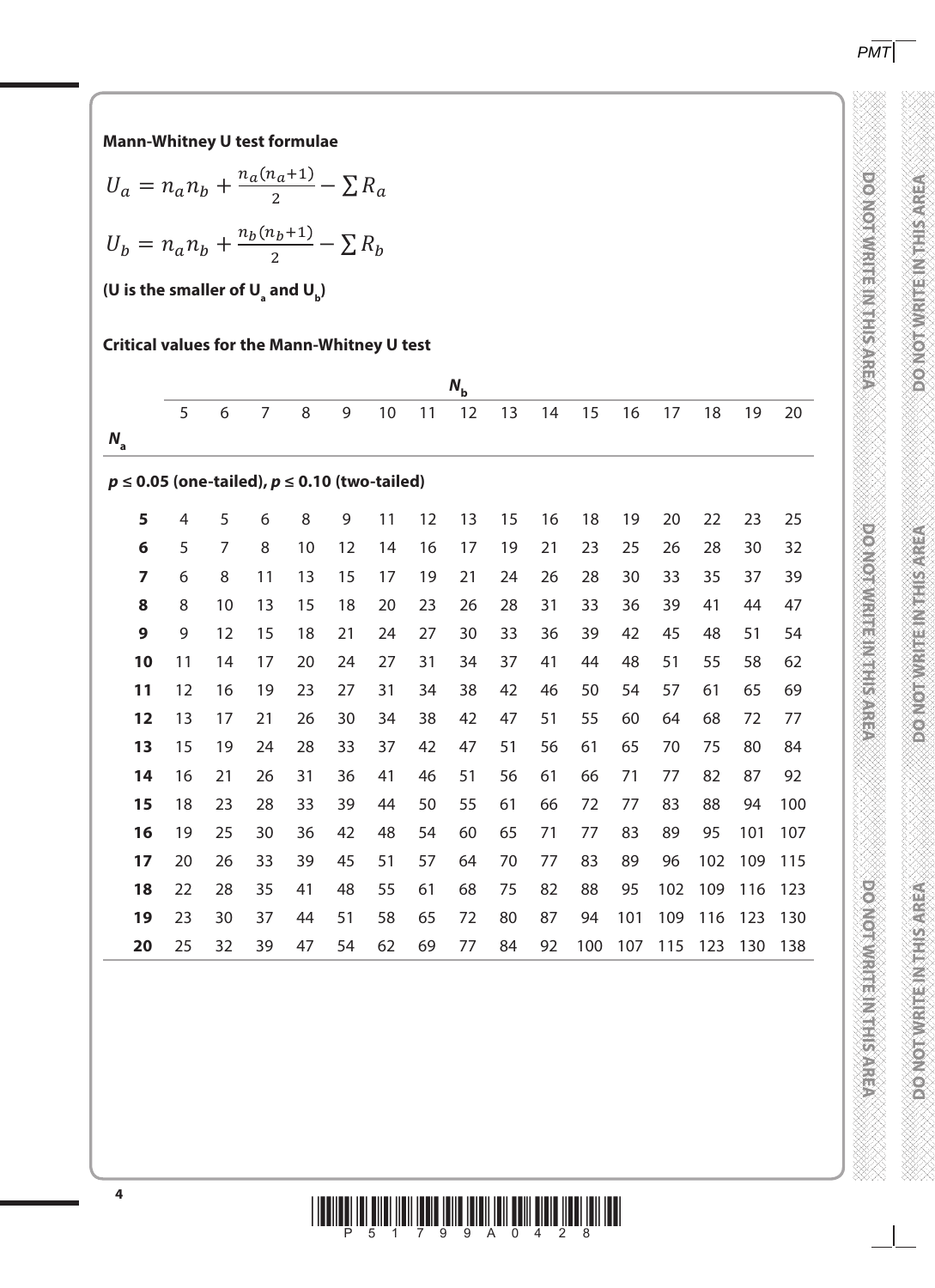|                                                       |                |                |                |                |          |          |          | $N_{\rm b}$ |          |          |          |          |          |          |          |          |
|-------------------------------------------------------|----------------|----------------|----------------|----------------|----------|----------|----------|-------------|----------|----------|----------|----------|----------|----------|----------|----------|
|                                                       | 5              | 6              | $\overline{7}$ | 8              | 9        | 10       | 11       | 12          | 13       | 14       | 15       | 16       | 17       | 18       | 19       | 20       |
| $N_{\rm a}$                                           |                |                |                |                |          |          |          |             |          |          |          |          |          |          |          |          |
|                                                       |                |                |                |                |          |          |          |             |          |          |          |          |          |          |          |          |
| $p \le 0.01$ (one-tailed), $p \le 0.02$ (two-tailed)  |                |                |                |                |          |          |          |             |          |          |          |          |          |          |          |          |
| 5                                                     | 1              | $\overline{2}$ | 3              | $\overline{4}$ | 5        | 6        | 7        | 8           | 9        | 10       | 11       | 12       | 13       | 14       | 15       | 16       |
| 6                                                     | $\overline{2}$ | 3              | $\overline{4}$ | 6              | 7        | 8        | 9        | 11          | 12       | 13       | 15       | 16       | 18       | 19       | 20       | 22       |
| $\overline{7}$                                        | 3              | $\overline{4}$ | 6              | $\overline{7}$ | 9        | 11       | 12       | 14          | 16       | 17       | 19       | 21       | 23       | 24       | 26       | 28       |
| 8                                                     | $\overline{4}$ | 6              | $\overline{7}$ | 9              | 11       | 13       | 15       | 17          | 20       | 22       | 24       | 26       | 28       | 30       | 32       | 34       |
| 9                                                     | 5              | 7              | 9              | 11             | 14       | 16       | 18       | 21          | 23       | 26       | 28       | 31       | 33       | 36       | 38       | 40       |
| 10                                                    | 6              | 8              | 11             | 13             | 16       | 19       | 22       | 24          | 27       | 30       | 33       | 36       | 38       | 41       | 44       | 47       |
| 11<br>12                                              | 7              | 9              | 12             | 15             | 18       | 22       | 25       | 28          | 31       | 34       | 37       | 41       | 44       | 47       | 50       | 53       |
| 13                                                    | 8<br>9         | 11<br>12       | 14<br>16       | 17<br>20       | 21<br>23 | 24<br>27 | 28<br>31 | 31<br>35    | 35<br>39 | 38<br>43 | 42<br>47 | 46<br>51 | 49<br>55 | 53<br>59 | 56<br>63 | 60<br>67 |
| 14                                                    | 10             | 13             | 17             | 22             | 26       | 30       | 34       | 38          | 43       | 47       | 51       | 56       | 60       | 65       | 69       | 73       |
| 15                                                    | 11             | 15             | 19             | 24             | 28       | 33       | 37       | 42          | 47       | 51       | 56       | 61       | 66       | 70       | 75       | 80       |
| 16                                                    | 12             | 16             | 21             | 26             | 31       | 36       | 41       | 46          | 51       | 56       | 61       | 66       | 71       | 76       | 82       | 87       |
| 17                                                    | 13             | 18             | 23             | 28             | 33       | 38       | 44       | 49          | 55       | 60       | 66       | 71       | 77       | 82       | 88       | 93       |
| 18                                                    | 14             | 19             | 24             | 30             | 36       | 41       | 47       | 53          | 59       | 65       | 70       | 76       | 82       | 88       | 94       | 100      |
| 19                                                    | 15             | 20             | 26             | 32             | 38       | 44       | 50       | 56          | 63       | 69       | 75       | 82       | 88       | 94       | 101      | 107      |
| 20                                                    | 16             | 22             | 28             | 34             | 40       | 47       | 53       | 60          | 67       | 73       | 80       | 87       | 93       | 100      | 107      | 114      |
|                                                       |                |                |                |                |          |          |          |             |          |          |          |          |          |          |          |          |
|                                                       |                |                |                |                |          |          |          | $N_{\rm b}$ |          |          |          |          |          |          |          |          |
| N<br>a                                                | 5              | 6              | 7              | 8              | 9        | 10       | 11       | 12          | 13       | 14       | 15       | 16       | 17       | 18       | 19       | 20       |
| $p \le 0.025$ (one-tailed), $p \le 0.05$ (two-tailed) |                |                |                |                |          |          |          |             |          |          |          |          |          |          |          |          |
| 5                                                     | $\overline{2}$ | 3              | 5              | 6              | 7        | 8        | 9        | 11          | 12       | 13       | 14       | 15       | 17       | 18       | 19       | 20       |
| 6                                                     | 3              | 5              | 6              | 8              | 10       | 11       | 13       | 14          | 16       | 17       | 19       | 21       | 22       | 24       | 25       | 27       |
| 7                                                     | 5              | 6              | 8              | 10             | 12       | 14       | 16       | 18          | 20       | 22       | 24       | 26       | 28       | 30       | 32       | 34       |
| 8                                                     | 6              | 8              | 10             | 13             | 15       | 17       | 19       | 22          | 24       | 26       | 29       | 31       | 34       | 36       | 38       | 41       |
| 9                                                     | $\overline{7}$ | 10             | 12             | 15             | 17       | 20       | 23       | 26          | 28       | 31       | 34       | 37       | 39       | 42       | 45       | 48       |
| 10                                                    | 8              | 11             | 14             | 17             | 20       | 23       | 26       | 29          | 33       | 36       | 39       | 42       | 45       | 48       | 52       | 55       |
| 11                                                    | 9              | 13             | 16             | 19             | 23       | 26       | 30       | 33          | 37       | 40       | 44       | 47       | 51       | 55       | 58       | 62       |
| 12<br>13                                              | 11<br>12       | 14<br>16       | 18<br>20       | 22<br>24       | 26<br>28 | 29<br>33 | 33<br>37 | 37<br>41    | 41<br>45 | 45<br>50 | 49<br>54 | 53<br>59 | 57<br>63 | 61<br>67 | 65<br>72 | 69<br>76 |
| 14                                                    | 13             | 17             | 22             | 26             | 31       | 36       | 40       | 45          | 50       | 55       | 59       | 64       | 67       | 74       | 78       | 83       |
| 15                                                    | 14             | 19             | 24             | 29             | 34       | 39       | 44       | 49          | 54       | 59       | 64       | 70       | 75       | 80       | 85       | 90       |
| 16                                                    | 15             | 21             | 26             | 31             | 37       | 42       | 47       | 53          | 59       | 64       | 70       | 75       | 81       | 86       | 92       | 98       |
| 17                                                    | 17             | 22             | 28             | 34             | 39       | 45       | 51       | 57          | 63       | 67       | 75       | 81       | 87       | 93       | 99       | 105      |
| 18                                                    | 18             | 24             | 30             | 36             | 42       | 48       | 55       | 61          | 67       | 74       | 80       | 86       | 93       | 99       | 106      | 112      |
| 19                                                    | 19             | 25             | 32             | 38             | 45       | 52       | 58       | 65          | 72       | 78       | 85       | 92       | 99       | 106      | 113      | 119      |
| 20                                                    | 20             | 27             | 34             | 41             | 48       | 55       | 62       | 69          | 76       | 83       | 90       | 98       | 105      | 112      | 119      | 127      |

**DO NOT WRITE IN THIS AREA** 

**DOMOTWERE INTHIS AREA** 

**DOMOTWRITENTHIS AREA** 

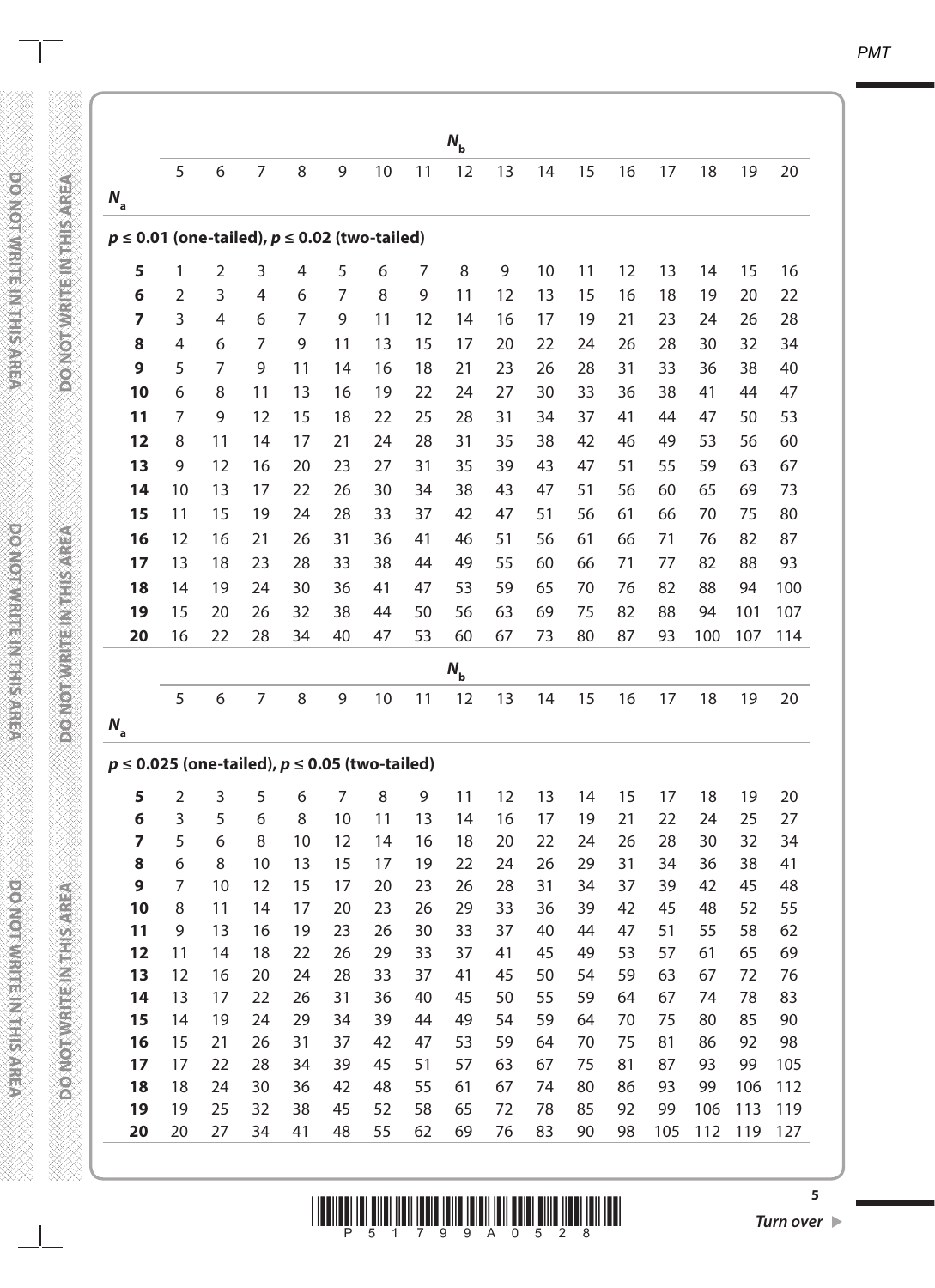DO NOT WRITE IN THIS AREA

**DOMOTWRITE MITHIERAREA** 

DONOTWRITE IN THIS AREA

|                                                       |                |                |                |                |                |    |                | $N_{\rm b}$ |                |                |    |    |    |    |    |     |
|-------------------------------------------------------|----------------|----------------|----------------|----------------|----------------|----|----------------|-------------|----------------|----------------|----|----|----|----|----|-----|
|                                                       | 5              | 6              | $\overline{7}$ | 8              | 9              | 10 | 11             | 12          | 13             | 14             | 15 | 16 | 17 | 18 | 19 | 20  |
| $N_{\rm a}$                                           |                |                |                |                |                |    |                |             |                |                |    |    |    |    |    |     |
| $p \le 0.005$ (one-tailed), $p \le 0.01$ (two-tailed) |                |                |                |                |                |    |                |             |                |                |    |    |    |    |    |     |
| 5                                                     | $\mathbf 0$    | 1              | 1              | $\overline{2}$ | 3              | 4  | 5              | 6           | $\overline{7}$ | $\overline{7}$ | 8  | 9  | 10 | 11 | 12 | 13  |
| 6                                                     | 1              | $\overline{2}$ | 3              | 4              | 5              | 6  | $\overline{7}$ | 9           | 10             | 11             | 12 | 13 | 15 | 16 | 17 | 18  |
| 7                                                     | $\mathbf{1}$   | $\overline{3}$ | $\overline{4}$ | 6              | $\overline{7}$ | 9  | 10             | 12          | 13             | 15             | 16 | 18 | 19 | 21 | 22 | 24  |
| 8                                                     | $\overline{2}$ | 4              | 6              | $\overline{7}$ | 9              | 11 | 13             | 15          | 17             | 18             | 20 | 22 | 24 | 26 | 28 | 30  |
| 9                                                     | 3              | 5              | $\overline{7}$ | 9              | 11             | 13 | 16             | 18          | 20             | 22             | 24 | 27 | 29 | 31 | 33 | 36  |
| 10                                                    | $\overline{4}$ | 6              | 9              | 11             | 13             | 16 | 18             | 21          | 24             | 26             | 29 | 31 | 34 | 37 | 39 | 42  |
| 11                                                    | 5              | $\overline{7}$ | 10             | 13             | 16             | 18 | 21             | 24          | 27             | 30             | 33 | 36 | 39 | 42 | 45 | 48  |
| 12                                                    | 6              | 9              | 12             | 15             | 18             | 21 | 24             | 27          | 31             | 34             | 37 | 41 | 44 | 47 | 51 | 54  |
| 13                                                    | $\overline{7}$ | 10             | 13             | 17             | 20             | 24 | 27             | 31          | 34             | 38             | 42 | 45 | 49 | 53 | 56 | 60  |
| 14                                                    | 7              | 11             | 15             | 18             | 22             | 26 | 30             | 34          | 38             | 42             | 46 | 50 | 54 | 58 | 63 | 67  |
| 15                                                    | 8              | 12             | 16             | 20             | 24             | 29 | 33             | 37          | 42             | 46             | 51 | 55 | 60 | 64 | 69 | 73  |
| 16                                                    | 9              | 13             | 18             | 22             | 27             | 31 | 36             | 41          | 45             | 50             | 55 | 60 | 65 | 70 | 74 | 79  |
| 17                                                    | 10             | 15             | 19             | 24             | 29             | 34 | 39             | 44          | 49             | 54             | 60 | 65 | 70 | 75 | 81 | 86  |
| 18                                                    | 11             | 16             | 21             | 26             | 31             | 37 | 42             | 47          | 53             | 58             | 64 | 70 | 75 | 81 | 87 | 92  |
| 19                                                    | 12             | 17             | 22             | 28             | 33             | 39 | 45             | 51          | 56             | 63             | 69 | 74 | 81 | 87 | 93 | 99  |
| 20                                                    | 13             | 18             | 24             | 30             | 36             | 42 | 48             | 54          | 60             | 67             | 73 | 79 | 86 | 92 | 99 | 105 |

**The calculated value must be equal to or less than the critical value in this table for significance to be shown.**

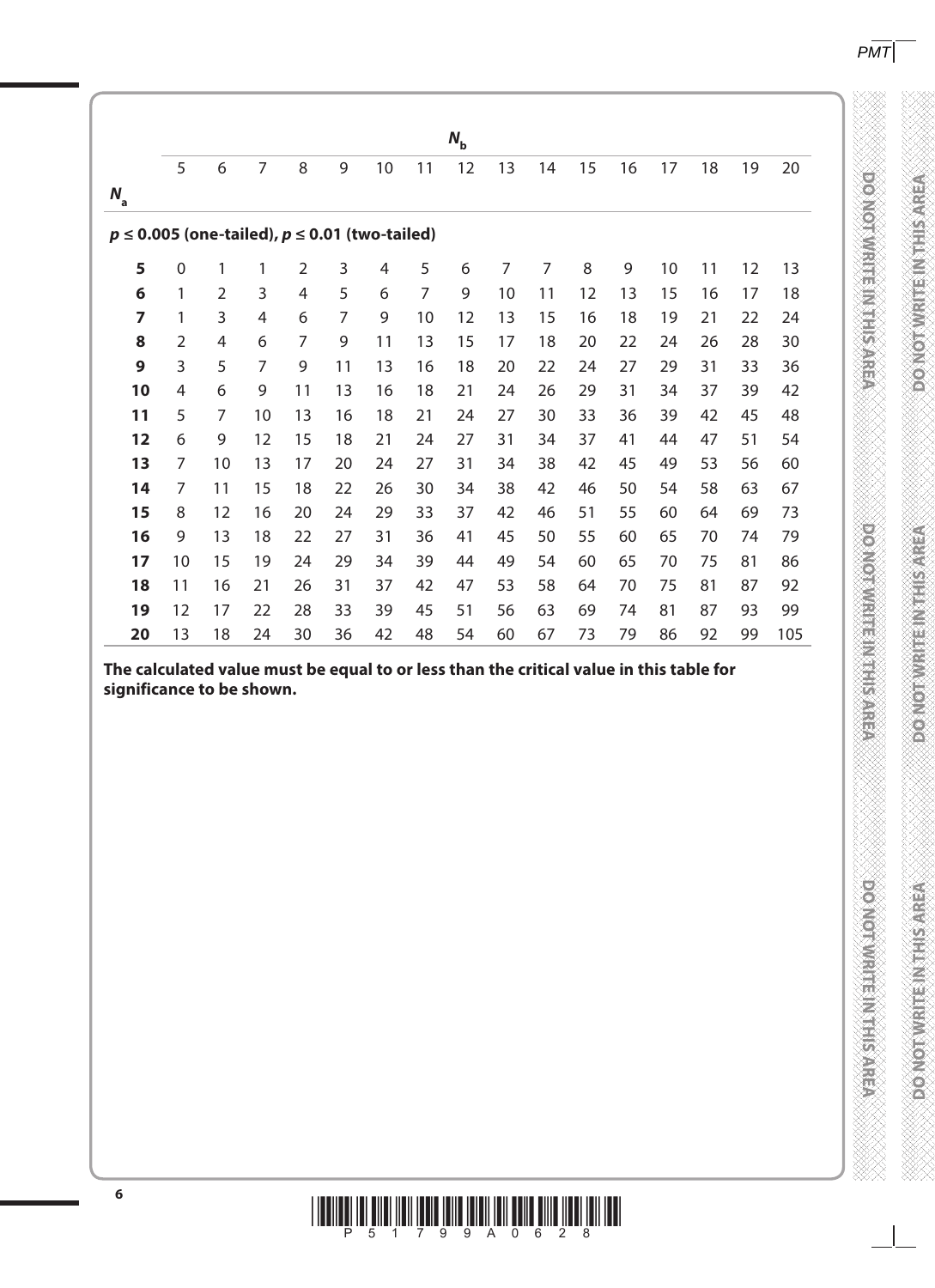# **Wilcoxon Signed Ranks test process**

- Calculate the difference between two scores by taking one from the other
- Rank the differences giving the smallest difference Rank 1

 Note: do not rank any differences of 0 and when adding the number of scores, do not count those with a difference of 0, and ignore the signs when calculating the difference

- Add up the ranks for positive differences
- Add up the ranks for negative differences
- T is the figure that is the smallest when the ranks are totalled (may be positive or negative)
- N is the number of scores left, ignore those with 0 difference

# **Critical values for the Wilcoxon Signed Ranks test**

|       |               | Level of significance for a one-tailed test |      |  |  |  |  |  |  |  |
|-------|---------------|---------------------------------------------|------|--|--|--|--|--|--|--|
|       | 0.05          | 0.025                                       | 0.01 |  |  |  |  |  |  |  |
|       |               | Level of significance for a two-tailed test |      |  |  |  |  |  |  |  |
| n     | 0.1           | 0.05                                        | 0.02 |  |  |  |  |  |  |  |
| $N=5$ | O             |                                             |      |  |  |  |  |  |  |  |
| 6     | $\mathcal{P}$ |                                             |      |  |  |  |  |  |  |  |
| 7     | 3             | 2                                           |      |  |  |  |  |  |  |  |
| 8     | 5             | 3                                           |      |  |  |  |  |  |  |  |
| 9     | 8             | 5                                           | 3    |  |  |  |  |  |  |  |
| 10    | 11            | 8                                           | 5    |  |  |  |  |  |  |  |
| 11    | 13            | 10                                          | 7    |  |  |  |  |  |  |  |
| 12    | 17            | 13                                          | g    |  |  |  |  |  |  |  |

**The calculated value must be equal to or less than the critical value in this table for significance to be shown.** 



**DO NOT WRITER NEWS OVER**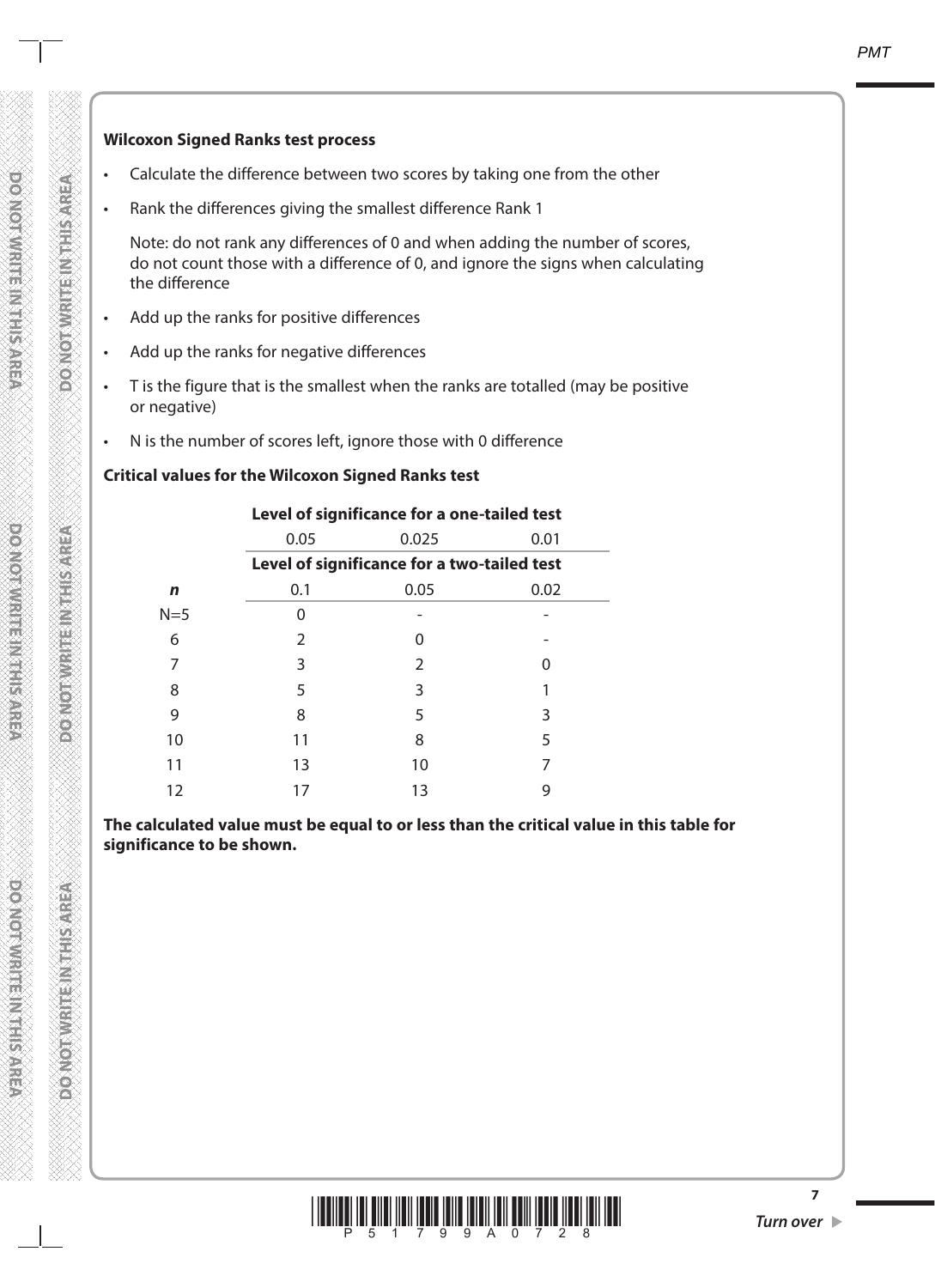| <b>Answer ALL questions.</b>                                                                      |     |
|---------------------------------------------------------------------------------------------------|-----|
| When studying social psychology you will have learned about Sherif et al.'s<br>(1954/1961) study. |     |
| (a) State one aim of the study by Sherif et al. (1954/1961).                                      |     |
|                                                                                                   | (1) |
|                                                                                                   |     |
|                                                                                                   |     |
| (b) Explain one strength of the study by Sherif et al. (1954/1961) in terms of validity.          |     |
|                                                                                                   | (2) |
|                                                                                                   |     |
|                                                                                                   |     |
|                                                                                                   |     |
|                                                                                                   |     |
|                                                                                                   |     |
| (c) Explain one weakness of the study by Sherif et al. (1954/1961) in terms of ethical            |     |
| issues.                                                                                           | (2) |
|                                                                                                   |     |
|                                                                                                   |     |
|                                                                                                   |     |
|                                                                                                   |     |
|                                                                                                   |     |
|                                                                                                   |     |
| (Total for Question 1 = 5 marks)                                                                  |     |
|                                                                                                   |     |
|                                                                                                   |     |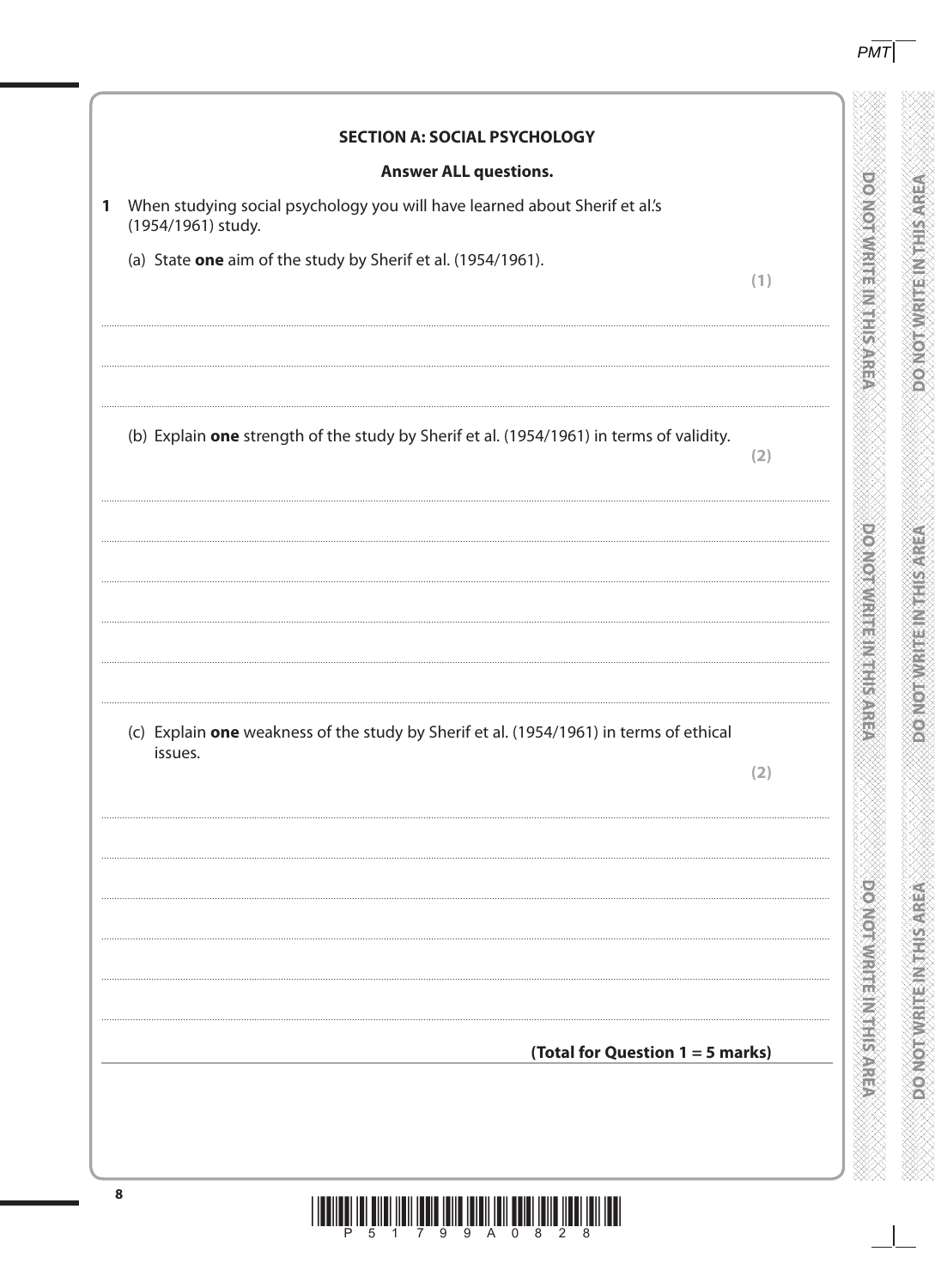| Anja is a waitress in a café. She is instructed by the café manager to clean the<br>seating area before customers arrive. Anja follows the instructions and cleans<br>the seating area. |     |
|-----------------------------------------------------------------------------------------------------------------------------------------------------------------------------------------|-----|
| (a) Identify two features of this situation that could have led to Anja obeying<br>the manager and cleaning the seating area.                                                           | (2) |
|                                                                                                                                                                                         |     |
|                                                                                                                                                                                         |     |
| (b) Psychologists have investigated the role of gender in obedience.                                                                                                                    |     |
| Explain whether Anja's gender may have affected her obedience in cleaning<br>the seating area.                                                                                          |     |
|                                                                                                                                                                                         | (2) |
|                                                                                                                                                                                         |     |
|                                                                                                                                                                                         |     |
|                                                                                                                                                                                         |     |
|                                                                                                                                                                                         |     |
|                                                                                                                                                                                         |     |
|                                                                                                                                                                                         |     |
| (Total for Question 2 = 4 marks)                                                                                                                                                        |     |
|                                                                                                                                                                                         |     |
|                                                                                                                                                                                         |     |
|                                                                                                                                                                                         |     |
|                                                                                                                                                                                         |     |
|                                                                                                                                                                                         |     |
|                                                                                                                                                                                         |     |
|                                                                                                                                                                                         |     |
|                                                                                                                                                                                         |     |
|                                                                                                                                                                                         |     |
|                                                                                                                                                                                         |     |
|                                                                                                                                                                                         |     |

**DO NOT WRITE IN THIS AREA** 

**DONOTWRITEINTHISAREA** 

**DO NOT WRITE IN THIS AREA**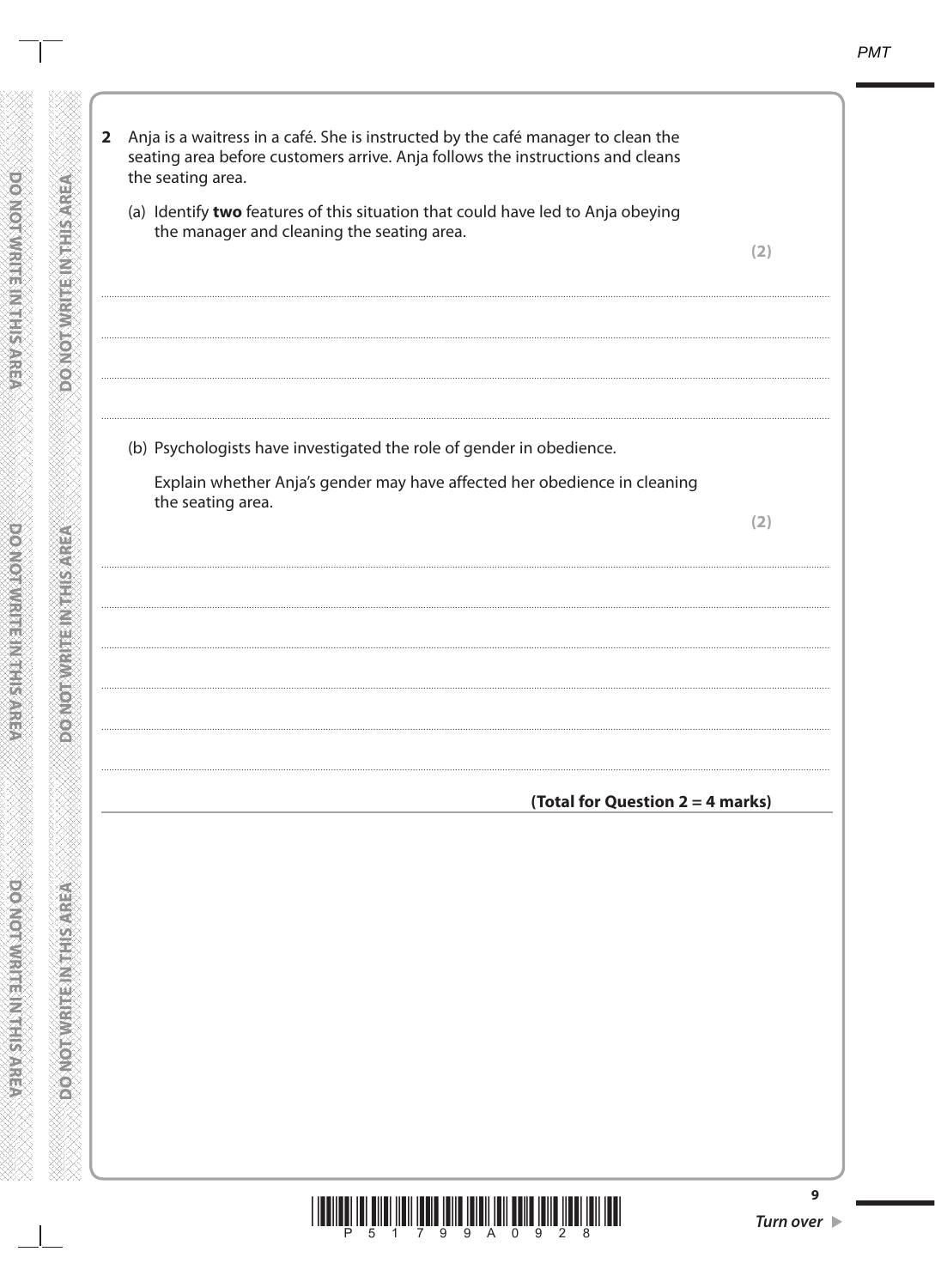DO NOTWRITE MITHIS AREA

**DO NO MENTENTIAL SATISF** 

DONOTWEIRS MITHS AREA

**3** Rajmund investigated the influence of personality on obedience levels. He used a self-report questionnaire where participants rated their authoritarian personality traits and obedience.

| <b>Participant</b> | <b>Authoritarian</b><br>personality score<br>(out of 20) | <b>Obedience score</b><br>(out of 20) |  |  |  |
|--------------------|----------------------------------------------------------|---------------------------------------|--|--|--|
| A                  | 18                                                       | 7                                     |  |  |  |
| B                  | 5                                                        | 17                                    |  |  |  |
| $\mathsf{C}$       | 14                                                       | 9                                     |  |  |  |
| D                  | 6                                                        | 17<br>13                              |  |  |  |
| E                  | 9                                                        |                                       |  |  |  |
| F                  | 12                                                       | 8                                     |  |  |  |
| G                  | 8                                                        | 15                                    |  |  |  |
| Н                  | 4                                                        | 19                                    |  |  |  |

The results of Rajmund's investigation are shown in **Table 1** below.

#### **Table 1**

(a) Calculate the mean for the authoritarian personality scores.

**(1)**

# **SPACE FOR CALCULATIONS**

Mean: ............................................................................................................................

(b) Calculate the mode for the obedience scores.

**(1)**

# **SPACE FOR CALCULATIONS**

Mode: ............................................................................................................................

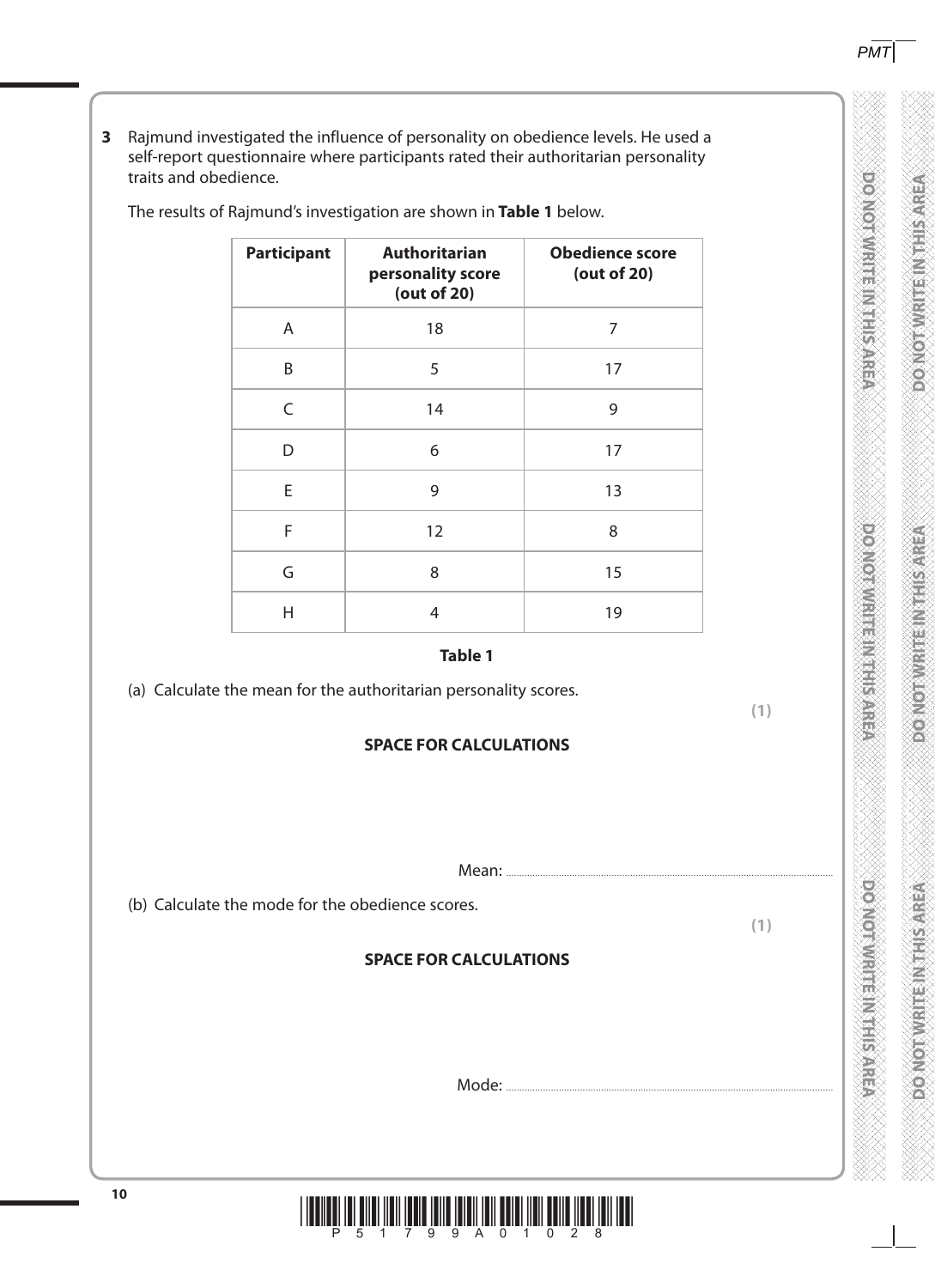| <b>Participant</b> | <b>Obedience</b><br>score<br>(out of 20) | $(x-\overline{x})$ | $(x-\overline{x})^2$ |
|--------------------|------------------------------------------|--------------------|----------------------|
| A                  | $\overline{7}$                           | $-5.29$            | 27.98                |
| B                  | 17                                       | 4.71               | 22.18                |
| C                  | 9                                        | $-3.29$            | 10.82                |
| D                  | 17                                       | 4.71               | 22.18                |
| E                  | 13                                       | 0.71               | 0.50                 |
| F                  | 8                                        | $-4.29$            | 18.40                |
| G                  | 15                                       | 2.71               | 7.34                 |
| <b>Total</b>       | 86                                       | <b>Total</b>       |                      |
| Mean $\bar{x}$     | 12.29                                    |                    |                      |

#### **Table 2**

(c) Rajmund decided to use the standard deviation as a measure of dispersion for his data. Calculate the standard deviation for the obedience scores shown in **Table 2**.

You must show your working and give your answer to **two** decimal places.

**(3)**

# **SPACE FOR CALCULATIONS**

# **(Total for Question 3 = 5 marks)**



**11**

**DO NOT WRITE IN THIS AREA**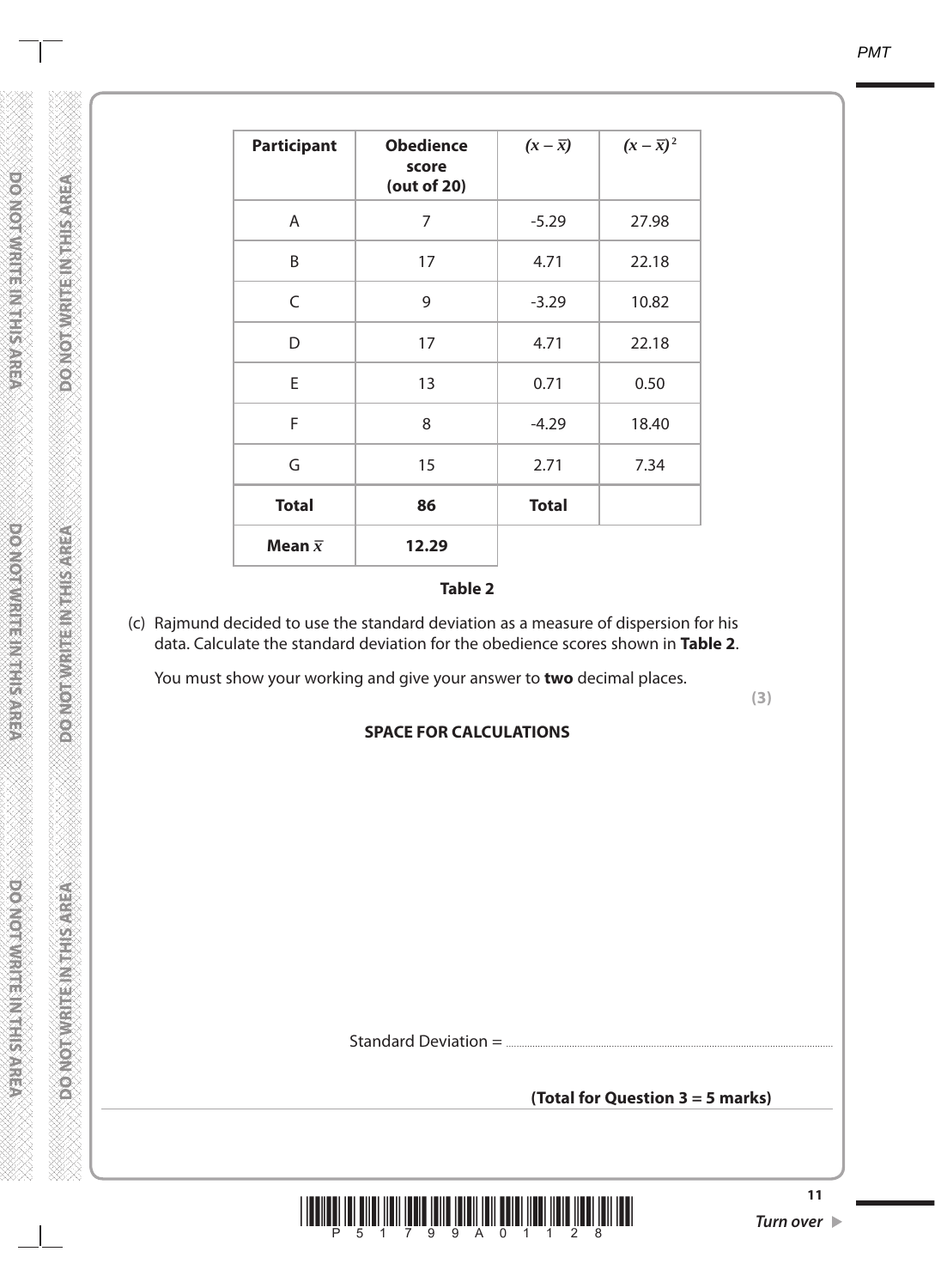XXXXXXXX

XXXX

XXXXXXXXXXXXX

メントスントン

| In social psychology you will have learned about one of the following contemporary<br>4<br>studies:                                                                               |                               |
|-----------------------------------------------------------------------------------------------------------------------------------------------------------------------------------|-------------------------------|
| <b>Burger (2009)</b><br>$\bullet$<br>Reicher and Haslam (2006)<br>$\bullet$<br>Cohrs et al. (2012)<br>$\bullet$                                                                   | <b>DOVIDIANTIEENTRANEN</b>    |
| Explain one strength and one weakness of one study from the list.                                                                                                                 |                               |
| Name of study                                                                                                                                                                     |                               |
| Strength                                                                                                                                                                          |                               |
|                                                                                                                                                                                   |                               |
|                                                                                                                                                                                   |                               |
|                                                                                                                                                                                   |                               |
| Weakness                                                                                                                                                                          | <b>DONOMIAL REPORTS</b>       |
|                                                                                                                                                                                   |                               |
|                                                                                                                                                                                   |                               |
|                                                                                                                                                                                   |                               |
| (Total for Question 4 = 4 marks)                                                                                                                                                  |                               |
|                                                                                                                                                                                   | <b>DOMOTOWARE MARTIS AREA</b> |
|                                                                                                                                                                                   |                               |
|                                                                                                                                                                                   |                               |
| 12<br><u> ANTI MENTELI I DI TENEN MENTELI MENTELI MENELLI DI TENEN DI TENEN DI TENEN MENELLI DI TENEN MENELLI DI TENEN</u><br>$\overline{9}$<br>9<br>$\Omega$<br>5<br>$7^{\circ}$ |                               |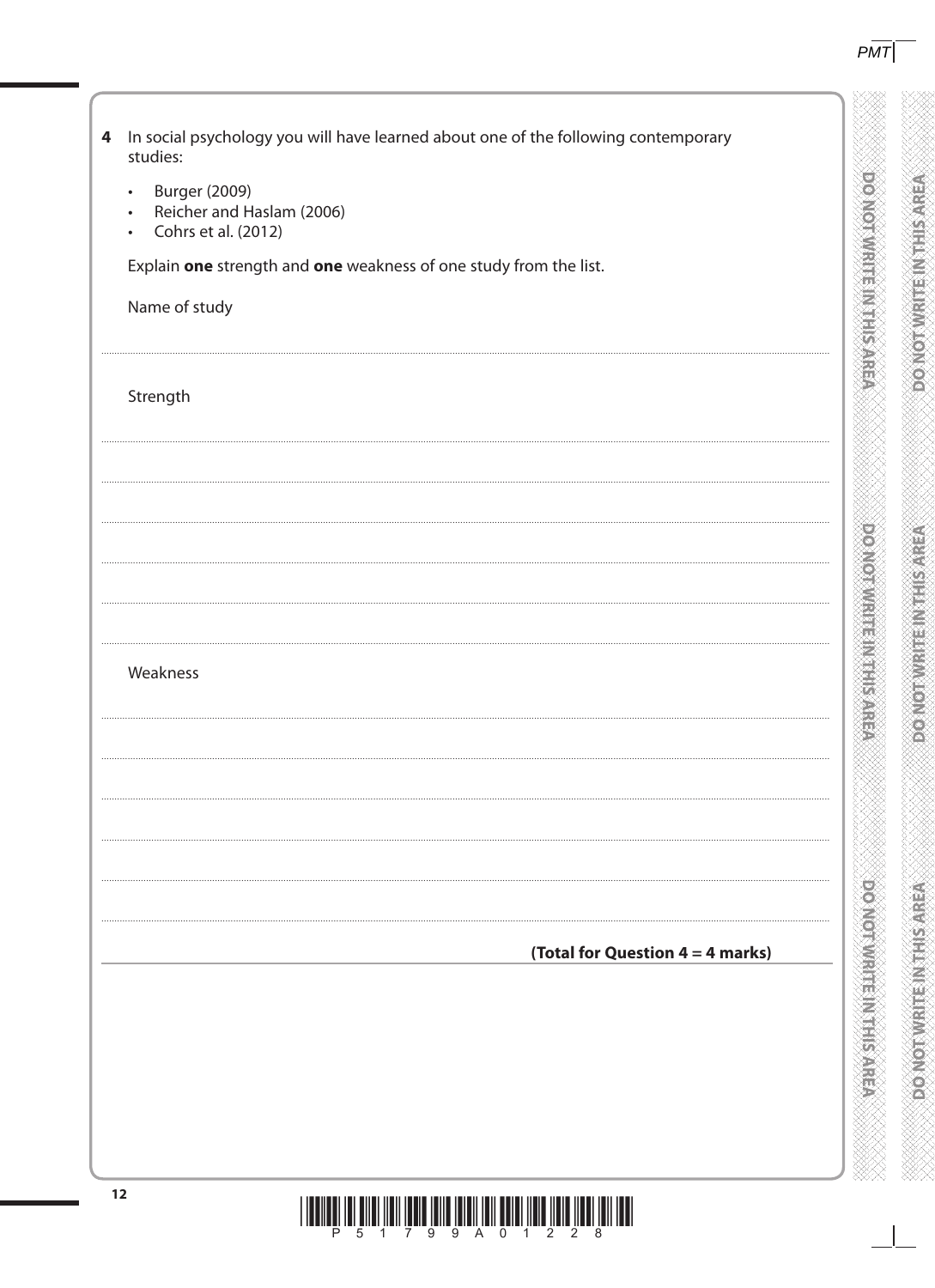In your studies of social psychology you will have conducted a practical investigation  $5\overline{)}$ using a questionnaire. **MERIA SILENIA ET NAVE DON OG** (a) State one question you used in your questionnaire to gather qualitative data.  $(1)$ (b) Describe how you analysed the qualitative data you gathered in your practical investigation for social psychology.  $(2)$ **DONOT WRITE INTHIS AREA** (Total for Question  $5 = 3$  marks) **POINOT WRITEINTHIS AREA** 

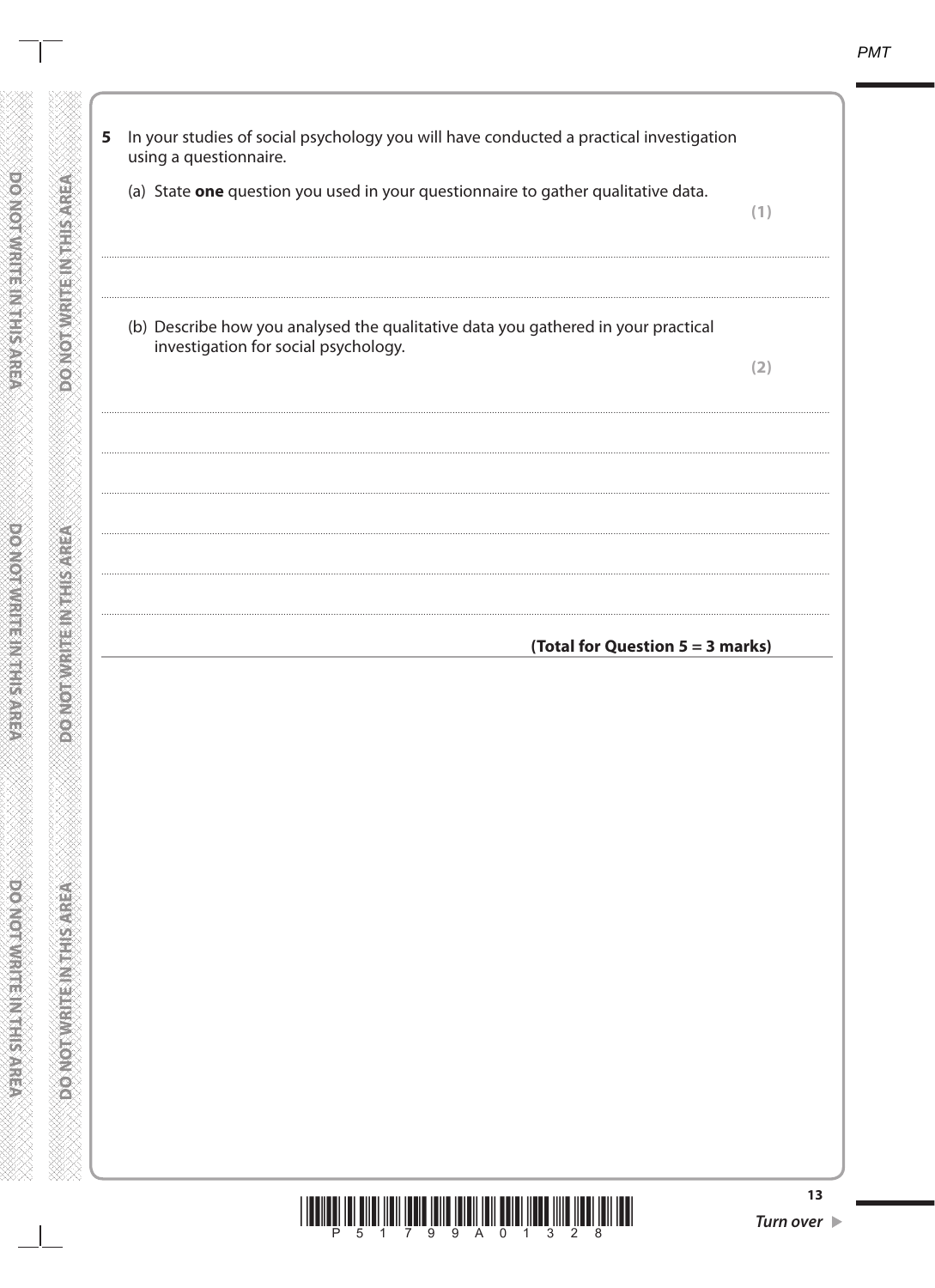| 6 Evaluate social identity theory as an explanation of prejudice. | (8)<br> |
|-------------------------------------------------------------------|---------|
|                                                                   |         |
|                                                                   |         |
|                                                                   |         |
|                                                                   | .       |
|                                                                   | .       |
|                                                                   |         |
|                                                                   |         |
|                                                                   |         |
|                                                                   |         |
|                                                                   |         |
|                                                                   |         |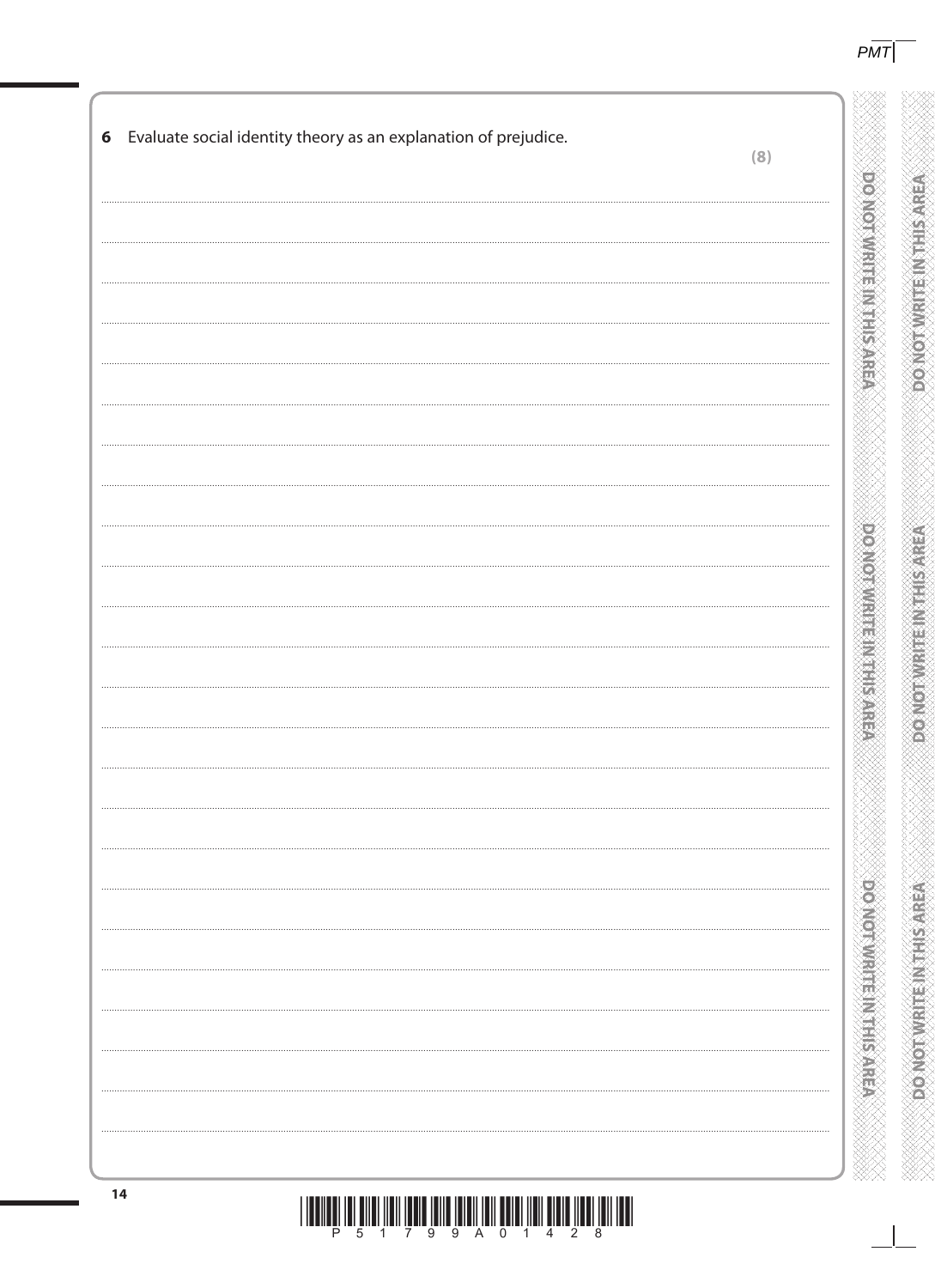| <b>TOTAL FOR SECTION A = 29 MARKS</b> |
|---------------------------------------|
| (Total for Question 6 = 8 marks)      |
|                                       |
|                                       |
|                                       |
|                                       |
|                                       |
|                                       |
|                                       |
|                                       |
|                                       |
|                                       |
|                                       |
|                                       |
|                                       |
|                                       |
|                                       |
|                                       |
|                                       |
|                                       |
|                                       |
|                                       |
|                                       |
|                                       |
|                                       |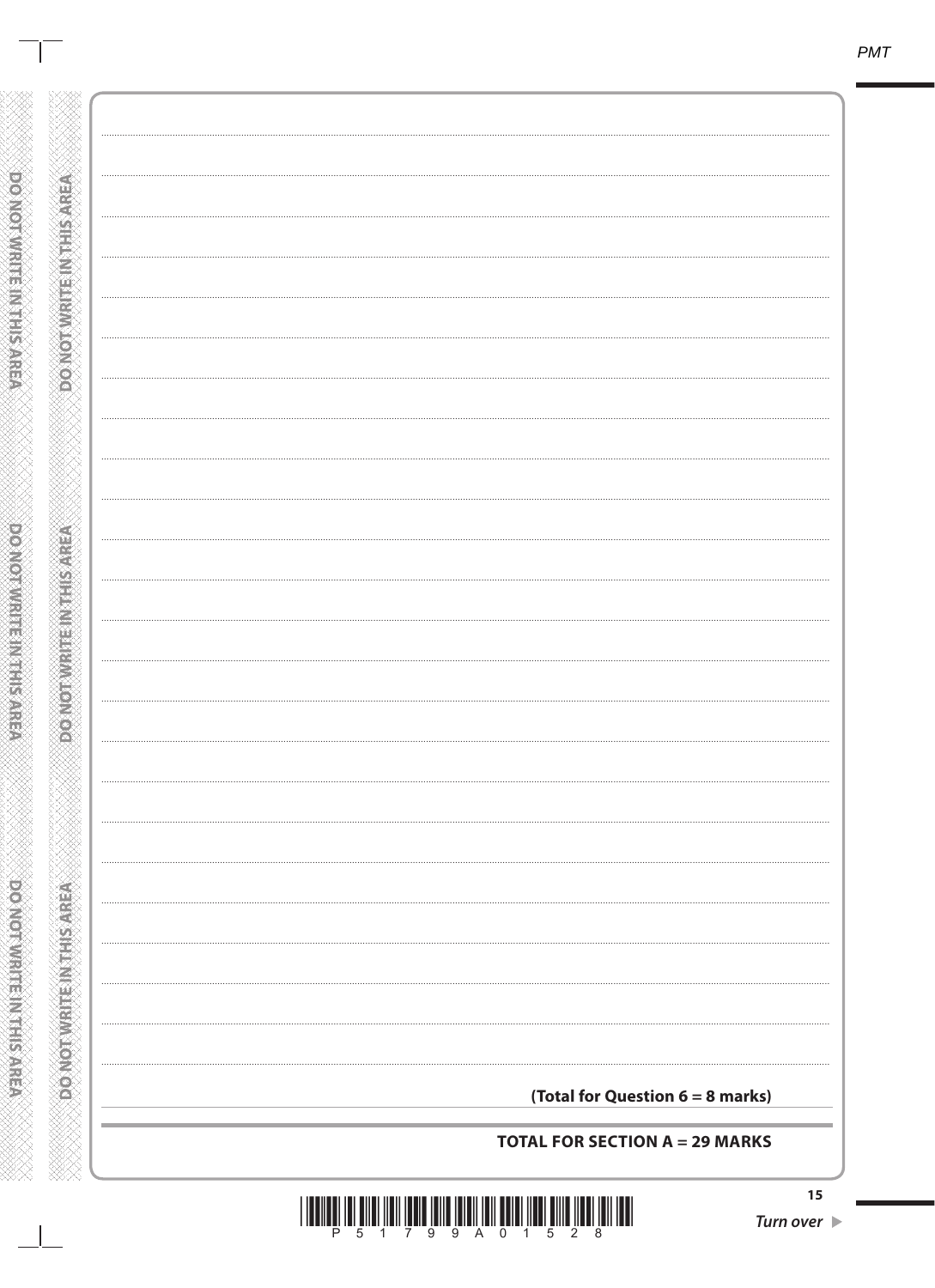|                | <b>SECTION B: COGNITIVE PSYCHOLOGY</b>                                                         |     |
|----------------|------------------------------------------------------------------------------------------------|-----|
|                | <b>Answer ALL questions.</b>                                                                   |     |
| $\overline{z}$ | Tulving (1972) proposed that long-term memory is comprised of episodic and<br>semantic memory. |     |
|                | (a) Describe episodic memory as it is used by Tulving (1972).                                  | (2) |
|                |                                                                                                |     |
|                |                                                                                                |     |
|                |                                                                                                |     |
|                |                                                                                                |     |
|                |                                                                                                |     |
|                |                                                                                                |     |
|                |                                                                                                |     |
|                | (b) Explain one strength of Tulving's (1972) explanation of long-term memory.                  | (2) |
|                |                                                                                                |     |
|                |                                                                                                |     |
|                |                                                                                                |     |
|                |                                                                                                |     |
|                |                                                                                                |     |
|                |                                                                                                |     |
|                |                                                                                                |     |
|                | (Total for Question 7 = 4 marks)                                                               |     |
|                |                                                                                                |     |
|                |                                                                                                |     |
|                |                                                                                                |     |
|                |                                                                                                |     |
|                |                                                                                                |     |
|                |                                                                                                |     |
|                |                                                                                                |     |
|                |                                                                                                |     |
|                |                                                                                                |     |

**DO NOTIVIRITE IN FIRMANCY** 

**DOMOITMENT HIS NEED** 

**DONOTWRITE INTHIS AREA** XXXXXXXXXXXXXXX

1000 A.

e Salah Salah Salah Salah Salah Salah Salah Salah Salah Salah Salah Salah Salah Salah Salah Salah Salah Salah

XXX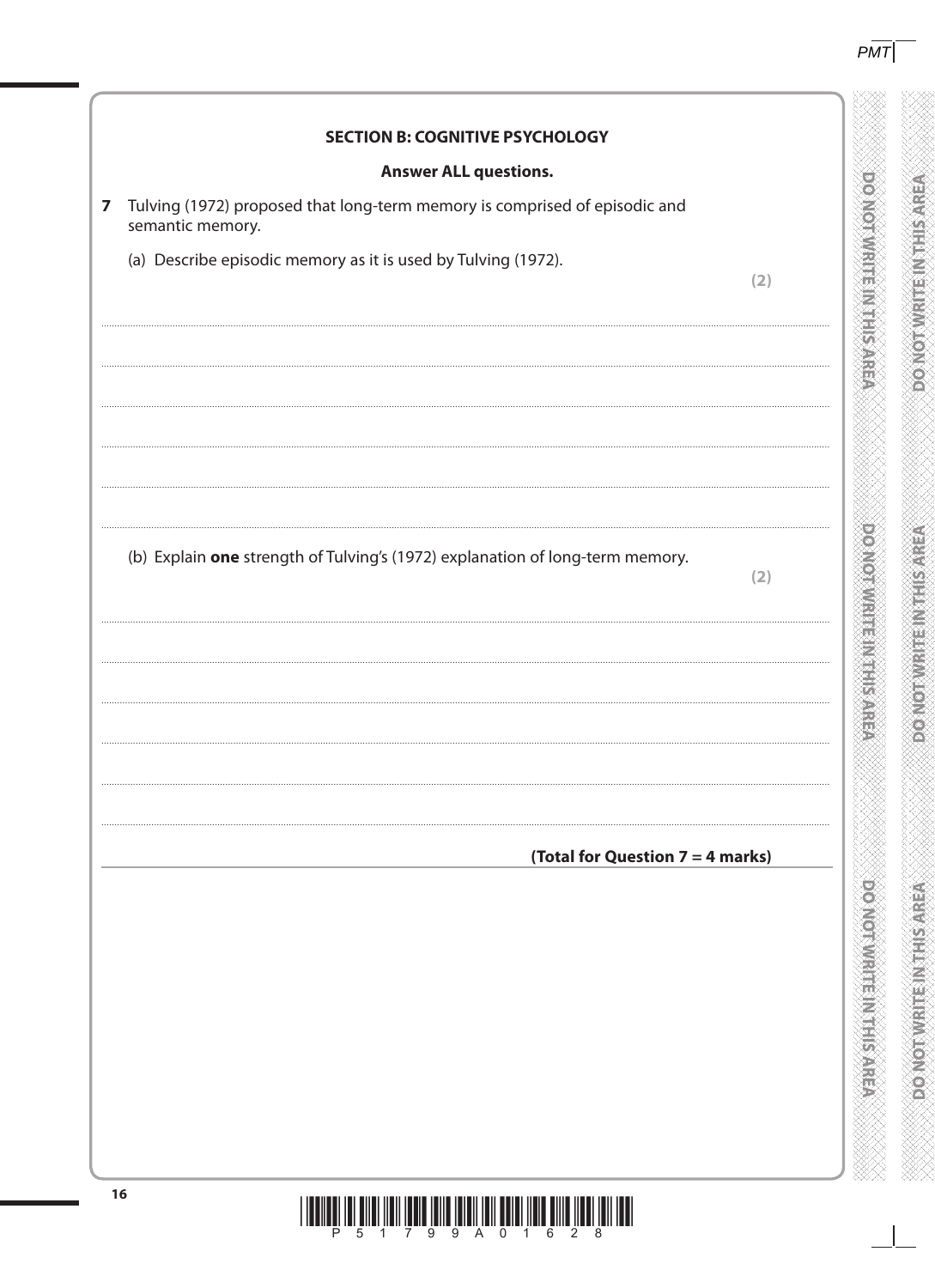George tested the accuracy of memory using a fairy tale story about a princess. 8 He recruited 27 participants from a local university campus. They read the story once and then recalled the story 10 days later. George found that participant recall of the fairy tale story was often inaccurate. (a) Using your knowledge of reconstructive memory, describe why participants in George's study may have inaccurate recall of the fairy tale story.  $(2)$ 

**ABBASE HIMELER MARQUONG** 

**DOMORAVISTICITY** 

**ASSINGT MARTERN TENS AREA**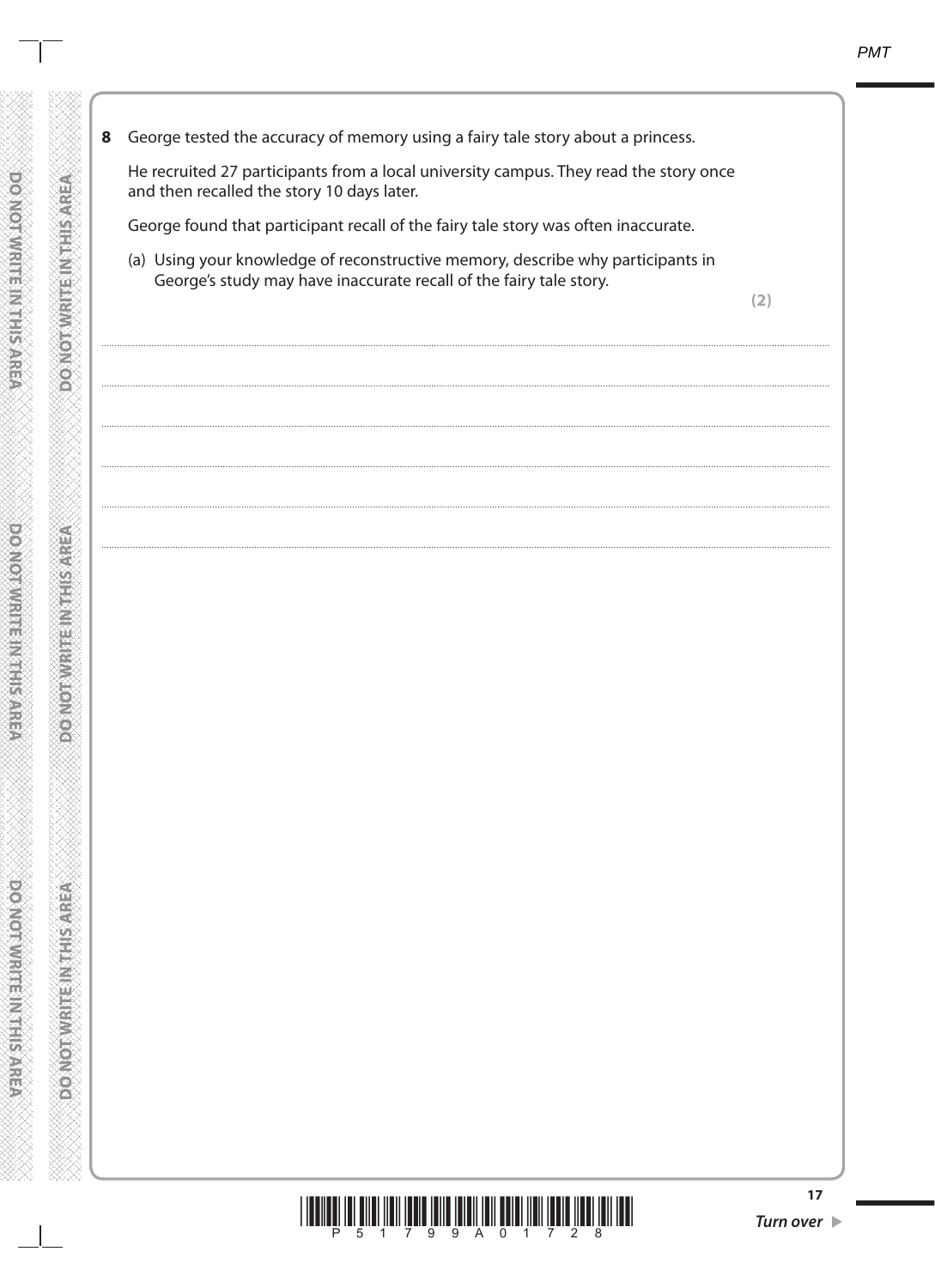# **Female participants | Number of recall errors** A 3 D 5 F 8 H 4 K 0 L 1 P 9 R 2 S  $\vert$  7 **Table 3** (b) Calculate the range for the number of recall errors made by female participants. **(1) SPACE FOR CALCULATIONS** Range: ............................................................................................................................ (c) Calculate the ratio of male to female participants in George's study. **(1) SPACE FOR CALCULATIONS** Ratio: ............................................................................................................................

The number of recall errors made by each of the female participants is shown in **Table 3**.

**18**<br> $\begin{bmatrix} \begin{bmatrix} 0 \\ 0 \end{bmatrix} & \begin{bmatrix} 0 \\ 0 \end{bmatrix} & \begin{bmatrix} 0 \\ 0 \end{bmatrix} & \begin{bmatrix} 0 \\ 0 \end{bmatrix} & \begin{bmatrix} 0 \\ 0 \end{bmatrix} & \begin{bmatrix} 0 \\ 0 \end{bmatrix} & \begin{bmatrix} 0 \\ 0 \end{bmatrix} & \begin{bmatrix} 0 \\ 0 \end{bmatrix} & \begin{bmatrix} 0 \\ 0 \end{bmatrix} & \begin{bmatrix} 0 \\ 0 \end{bmatrix} & \begin{bmatrix} 0 \\ 0 \end{bmatrix} & \begin{bmatrix} 0 \\ 0 \$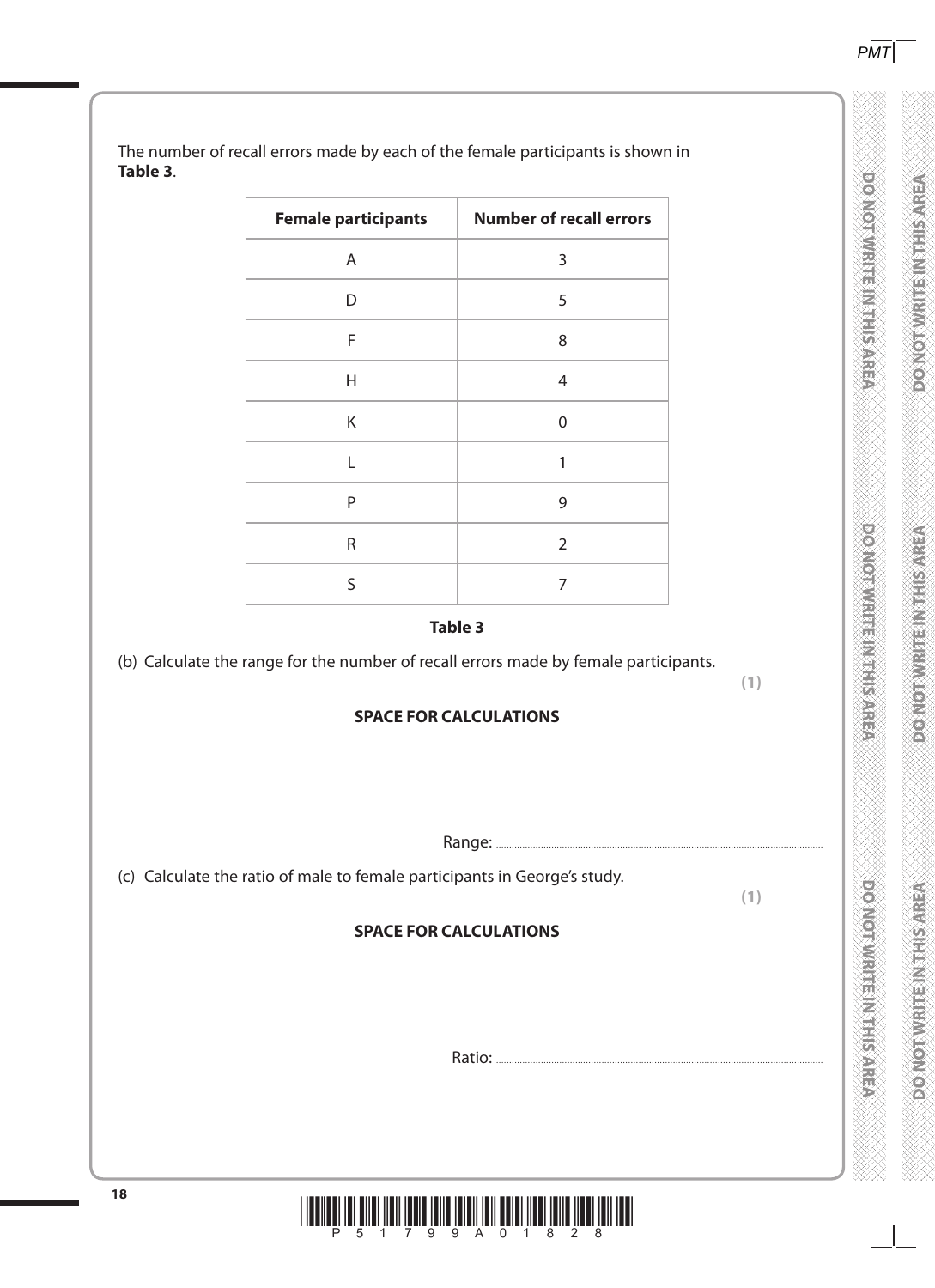|                                                                                |                                                            | (2) |
|--------------------------------------------------------------------------------|------------------------------------------------------------|-----|
|                                                                                |                                                            |     |
|                                                                                |                                                            |     |
|                                                                                |                                                            |     |
| The mean number of errors in recall by males and females are shown in Table 4. |                                                            |     |
| Mean number of errors in recall<br>for male participants                       | Mean number of errors in recall<br>for female participants |     |
| 7.26                                                                           | 4.33                                                       |     |
|                                                                                | <b>Table 4</b>                                             |     |
| (e) Explain one conclusion that George could make from the data in Table 4.    |                                                            | (2) |
|                                                                                |                                                            |     |
|                                                                                |                                                            |     |
|                                                                                |                                                            |     |
|                                                                                |                                                            |     |
|                                                                                |                                                            |     |
|                                                                                |                                                            |     |
|                                                                                |                                                            |     |
|                                                                                | (Total for Question 8 = 8 marks)                           |     |
|                                                                                |                                                            |     |
|                                                                                |                                                            |     |
|                                                                                |                                                            |     |
|                                                                                |                                                            |     |

**PONOTWERE INTHIS AREA** 

**DONOTWRITEINTHISAREA** 

**DOMOT WRITE IN THIS AREA**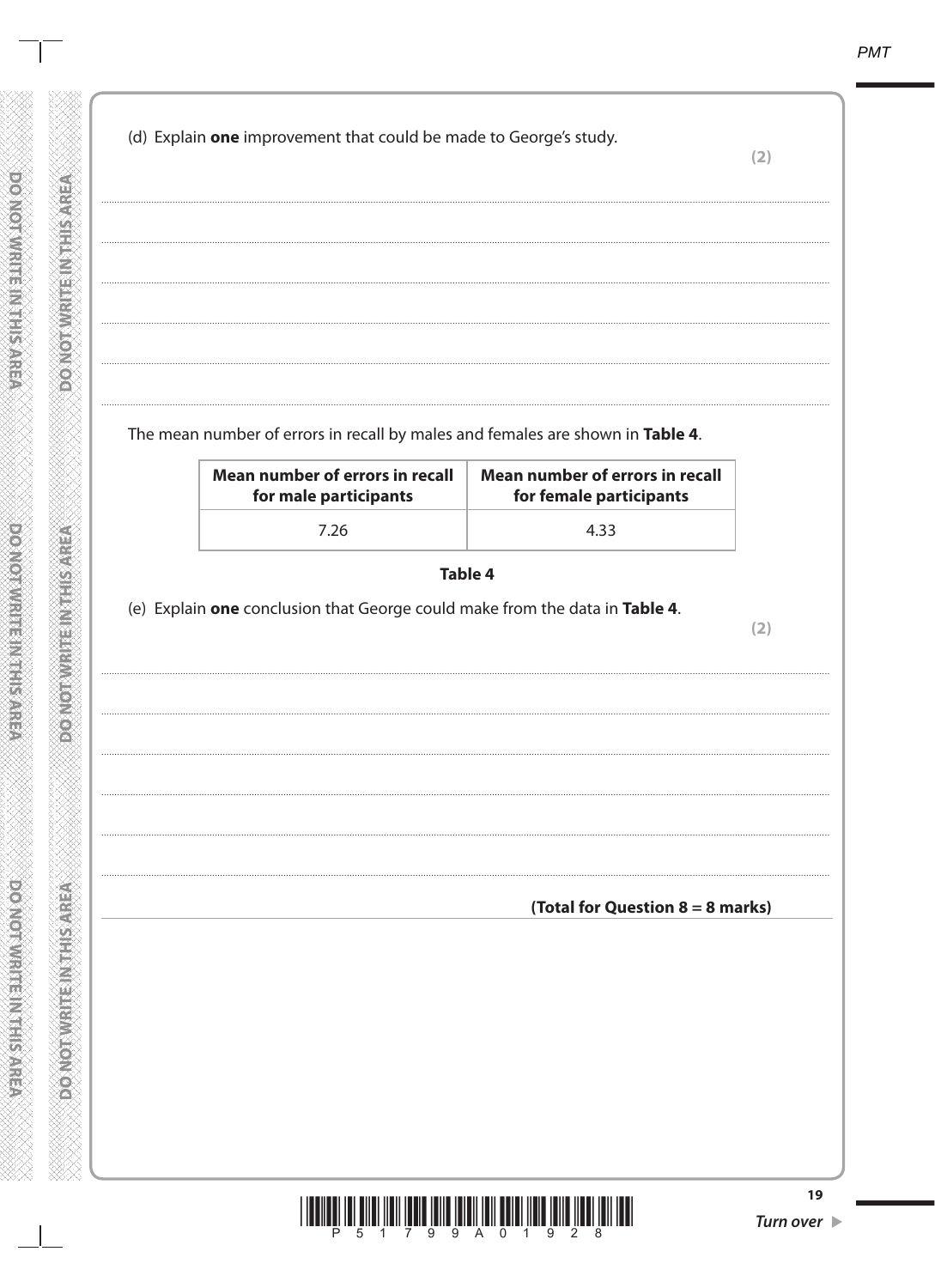| 9 | You have been asked to design a field experiment to investigate whether poor<br>working memory in children affects their writing speed. Your psychology teacher has<br>asked you to make sure you are objective in your research. |     |
|---|-----------------------------------------------------------------------------------------------------------------------------------------------------------------------------------------------------------------------------------|-----|
|   | (a) Define what is meant by 'objectivity'.                                                                                                                                                                                        |     |
|   |                                                                                                                                                                                                                                   | (1) |
|   |                                                                                                                                                                                                                                   |     |
|   |                                                                                                                                                                                                                                   |     |
|   |                                                                                                                                                                                                                                   |     |
|   | (b) Describe the procedure you could use in your field experiment.                                                                                                                                                                | (4) |
|   |                                                                                                                                                                                                                                   |     |
|   |                                                                                                                                                                                                                                   |     |
|   |                                                                                                                                                                                                                                   |     |
|   |                                                                                                                                                                                                                                   |     |
|   |                                                                                                                                                                                                                                   |     |
|   |                                                                                                                                                                                                                                   |     |
|   |                                                                                                                                                                                                                                   |     |
|   |                                                                                                                                                                                                                                   |     |
|   |                                                                                                                                                                                                                                   |     |
|   |                                                                                                                                                                                                                                   |     |
|   |                                                                                                                                                                                                                                   |     |
|   |                                                                                                                                                                                                                                   |     |
|   |                                                                                                                                                                                                                                   |     |
|   |                                                                                                                                                                                                                                   |     |
|   |                                                                                                                                                                                                                                   |     |
|   |                                                                                                                                                                                                                                   |     |
|   |                                                                                                                                                                                                                                   |     |
|   |                                                                                                                                                                                                                                   |     |
|   |                                                                                                                                                                                                                                   |     |
|   |                                                                                                                                                                                                                                   |     |
|   |                                                                                                                                                                                                                                   |     |
|   | (Total for Question 9 = 5 marks)                                                                                                                                                                                                  |     |
|   |                                                                                                                                                                                                                                   |     |
|   |                                                                                                                                                                                                                                   |     |
|   |                                                                                                                                                                                                                                   |     |
|   |                                                                                                                                                                                                                                   |     |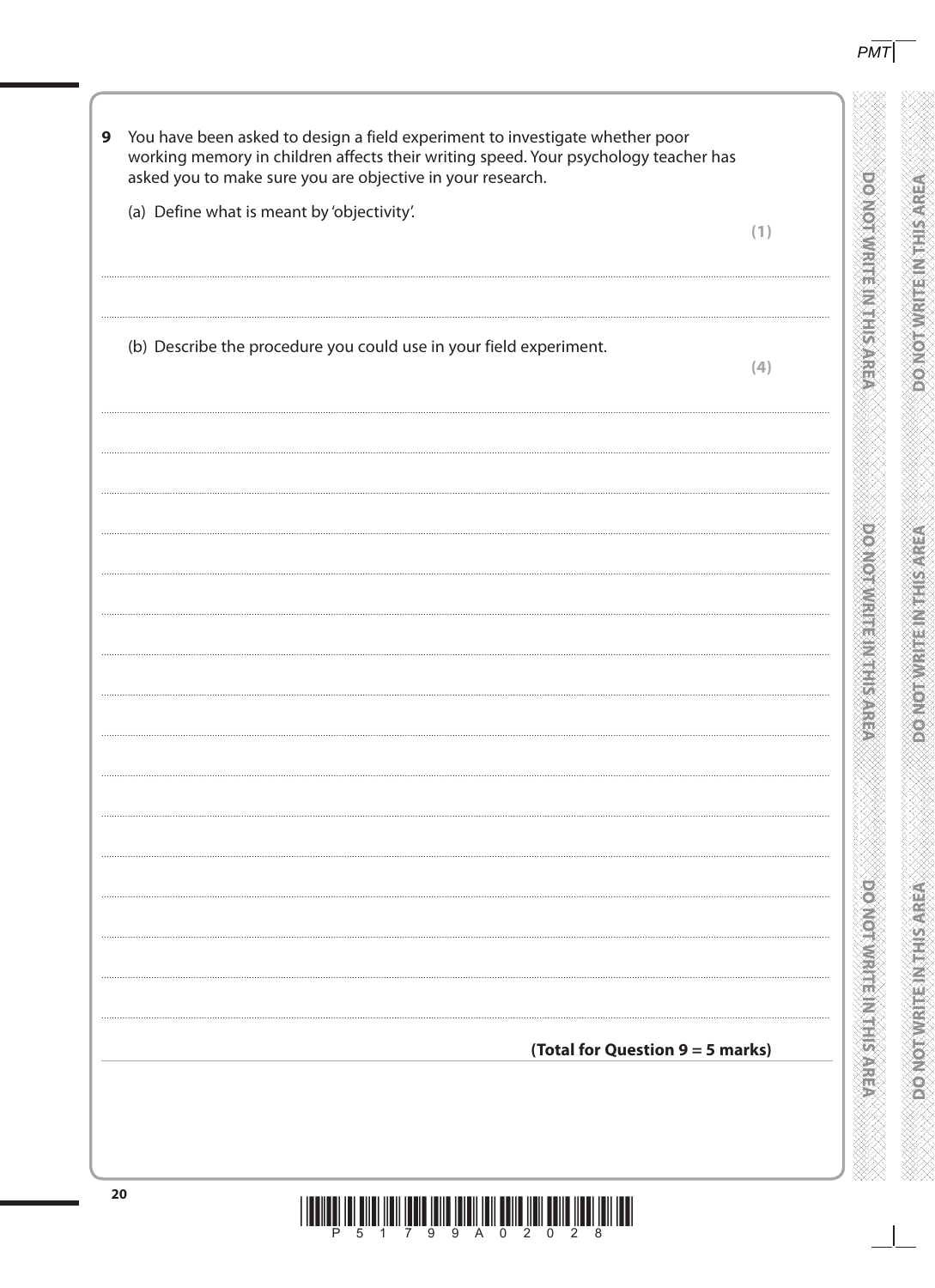| (a) Explain one strength of Baddeley's (1966b) study. | (2) |
|-------------------------------------------------------|-----|
|                                                       |     |
|                                                       |     |
|                                                       |     |
|                                                       |     |
|                                                       |     |
|                                                       |     |
| (b) Explain one weakness of Baddeley's (1966b) study. |     |
|                                                       | (2) |
|                                                       |     |
|                                                       |     |
|                                                       |     |
|                                                       |     |
|                                                       |     |
|                                                       |     |
| (Total for Question 10 = 4 marks)                     |     |
|                                                       |     |
|                                                       |     |
|                                                       |     |
|                                                       |     |
|                                                       |     |
|                                                       |     |
|                                                       |     |
|                                                       |     |
|                                                       |     |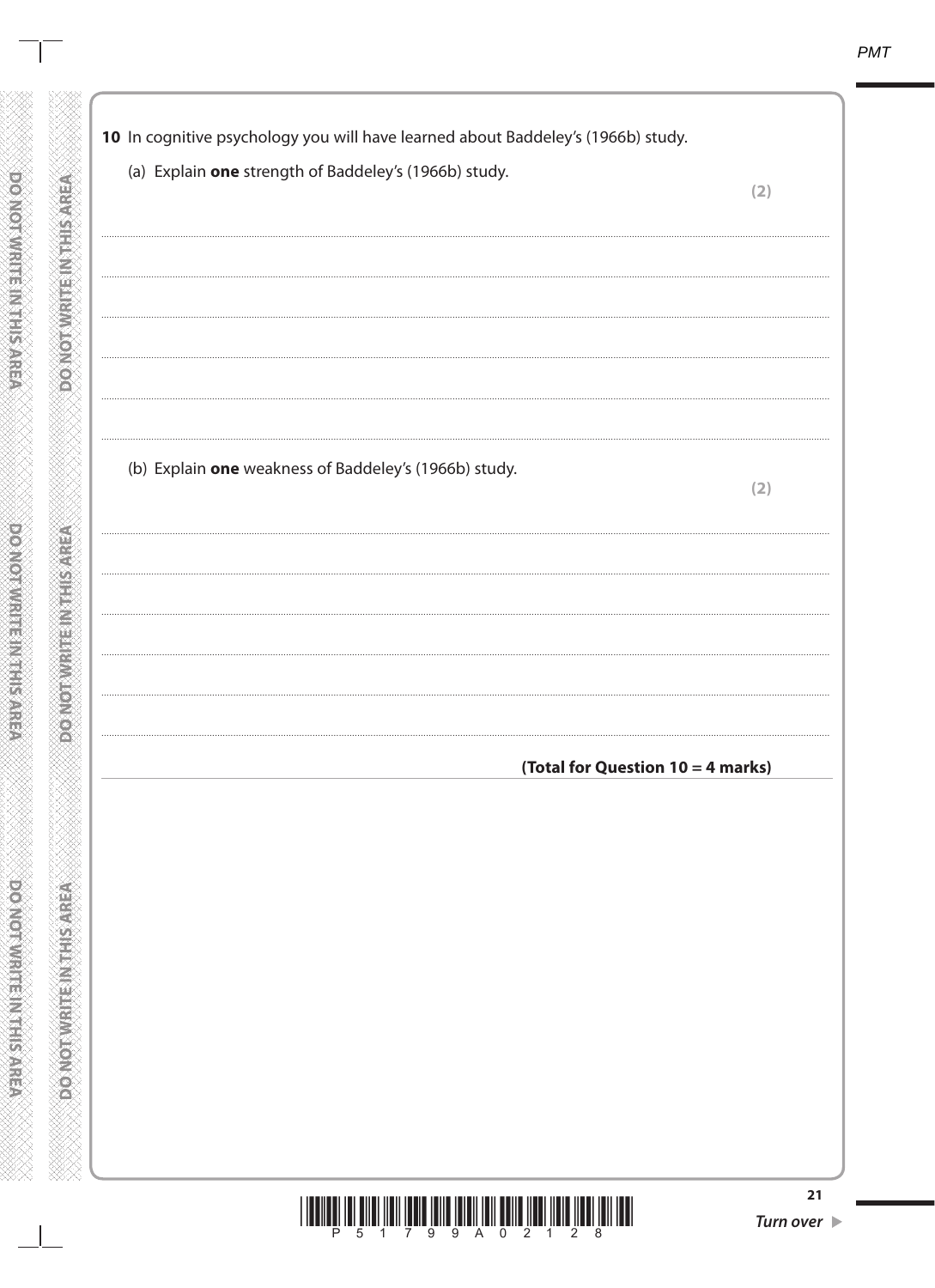| 11 Evaluate Atkinson and Shiffrin's (1968) multi-store model of memory as an<br>explanation of human memory. |     |
|--------------------------------------------------------------------------------------------------------------|-----|
|                                                                                                              | (8) |
|                                                                                                              |     |
|                                                                                                              |     |
|                                                                                                              |     |
|                                                                                                              |     |
|                                                                                                              |     |
|                                                                                                              |     |
|                                                                                                              |     |
|                                                                                                              |     |
|                                                                                                              |     |
|                                                                                                              |     |
|                                                                                                              |     |
|                                                                                                              |     |
|                                                                                                              |     |
|                                                                                                              |     |
|                                                                                                              |     |
|                                                                                                              |     |
|                                                                                                              |     |
|                                                                                                              |     |
|                                                                                                              |     |
|                                                                                                              |     |
|                                                                                                              |     |
|                                                                                                              |     |
|                                                                                                              |     |
|                                                                                                              |     |
|                                                                                                              |     |
|                                                                                                              |     |
|                                                                                                              |     |
|                                                                                                              |     |
|                                                                                                              |     |
|                                                                                                              |     |
|                                                                                                              |     |
|                                                                                                              |     |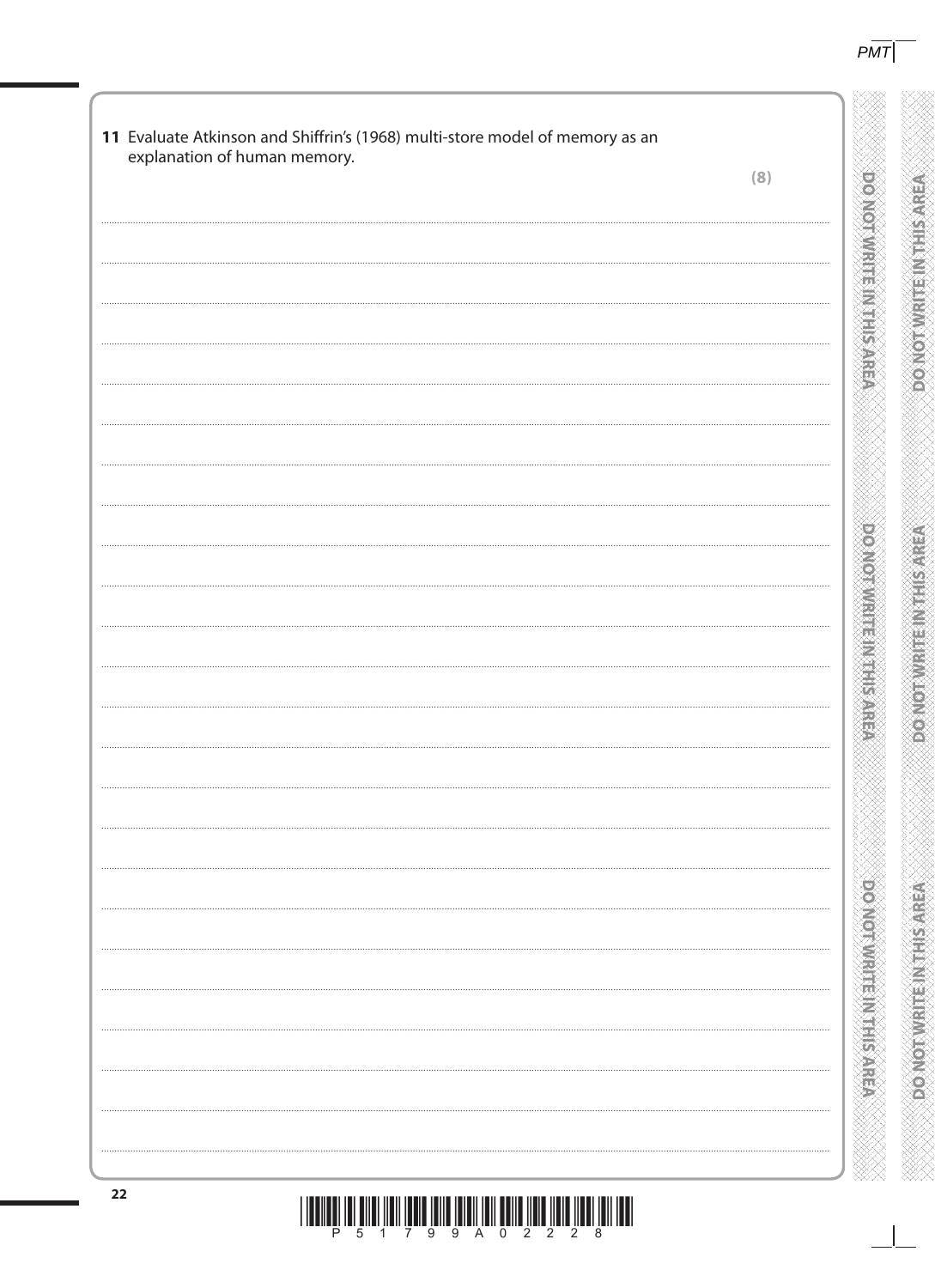| <br>$\ddot{\bullet}$<br>.<br><br><br><b>DO NOT WRITE IN THIS AREA</b><br><br>(Total for Question 11 = 8 marks)<br><b>TOTAL FOR SECTION B = 29 MARKS</b> |  |
|---------------------------------------------------------------------------------------------------------------------------------------------------------|--|
|                                                                                                                                                         |  |
|                                                                                                                                                         |  |
|                                                                                                                                                         |  |
|                                                                                                                                                         |  |
|                                                                                                                                                         |  |
|                                                                                                                                                         |  |
|                                                                                                                                                         |  |
|                                                                                                                                                         |  |
|                                                                                                                                                         |  |
|                                                                                                                                                         |  |
|                                                                                                                                                         |  |
|                                                                                                                                                         |  |
|                                                                                                                                                         |  |
|                                                                                                                                                         |  |
|                                                                                                                                                         |  |
|                                                                                                                                                         |  |
|                                                                                                                                                         |  |
|                                                                                                                                                         |  |
|                                                                                                                                                         |  |
|                                                                                                                                                         |  |
|                                                                                                                                                         |  |
|                                                                                                                                                         |  |
|                                                                                                                                                         |  |
|                                                                                                                                                         |  |
|                                                                                                                                                         |  |
|                                                                                                                                                         |  |
|                                                                                                                                                         |  |
|                                                                                                                                                         |  |
|                                                                                                                                                         |  |
|                                                                                                                                                         |  |
|                                                                                                                                                         |  |
|                                                                                                                                                         |  |
|                                                                                                                                                         |  |
|                                                                                                                                                         |  |
|                                                                                                                                                         |  |
|                                                                                                                                                         |  |
|                                                                                                                                                         |  |
|                                                                                                                                                         |  |
|                                                                                                                                                         |  |
|                                                                                                                                                         |  |
|                                                                                                                                                         |  |
|                                                                                                                                                         |  |
|                                                                                                                                                         |  |
|                                                                                                                                                         |  |
|                                                                                                                                                         |  |
|                                                                                                                                                         |  |
|                                                                                                                                                         |  |
|                                                                                                                                                         |  |
|                                                                                                                                                         |  |
|                                                                                                                                                         |  |
|                                                                                                                                                         |  |
|                                                                                                                                                         |  |
|                                                                                                                                                         |  |
|                                                                                                                                                         |  |
|                                                                                                                                                         |  |
|                                                                                                                                                         |  |
|                                                                                                                                                         |  |
|                                                                                                                                                         |  |
|                                                                                                                                                         |  |
|                                                                                                                                                         |  |
|                                                                                                                                                         |  |
|                                                                                                                                                         |  |
|                                                                                                                                                         |  |
|                                                                                                                                                         |  |
|                                                                                                                                                         |  |
|                                                                                                                                                         |  |
|                                                                                                                                                         |  |
|                                                                                                                                                         |  |
|                                                                                                                                                         |  |
|                                                                                                                                                         |  |
|                                                                                                                                                         |  |
|                                                                                                                                                         |  |
|                                                                                                                                                         |  |
|                                                                                                                                                         |  |
|                                                                                                                                                         |  |
|                                                                                                                                                         |  |
|                                                                                                                                                         |  |
|                                                                                                                                                         |  |
|                                                                                                                                                         |  |

Turn over  $\blacktriangleright$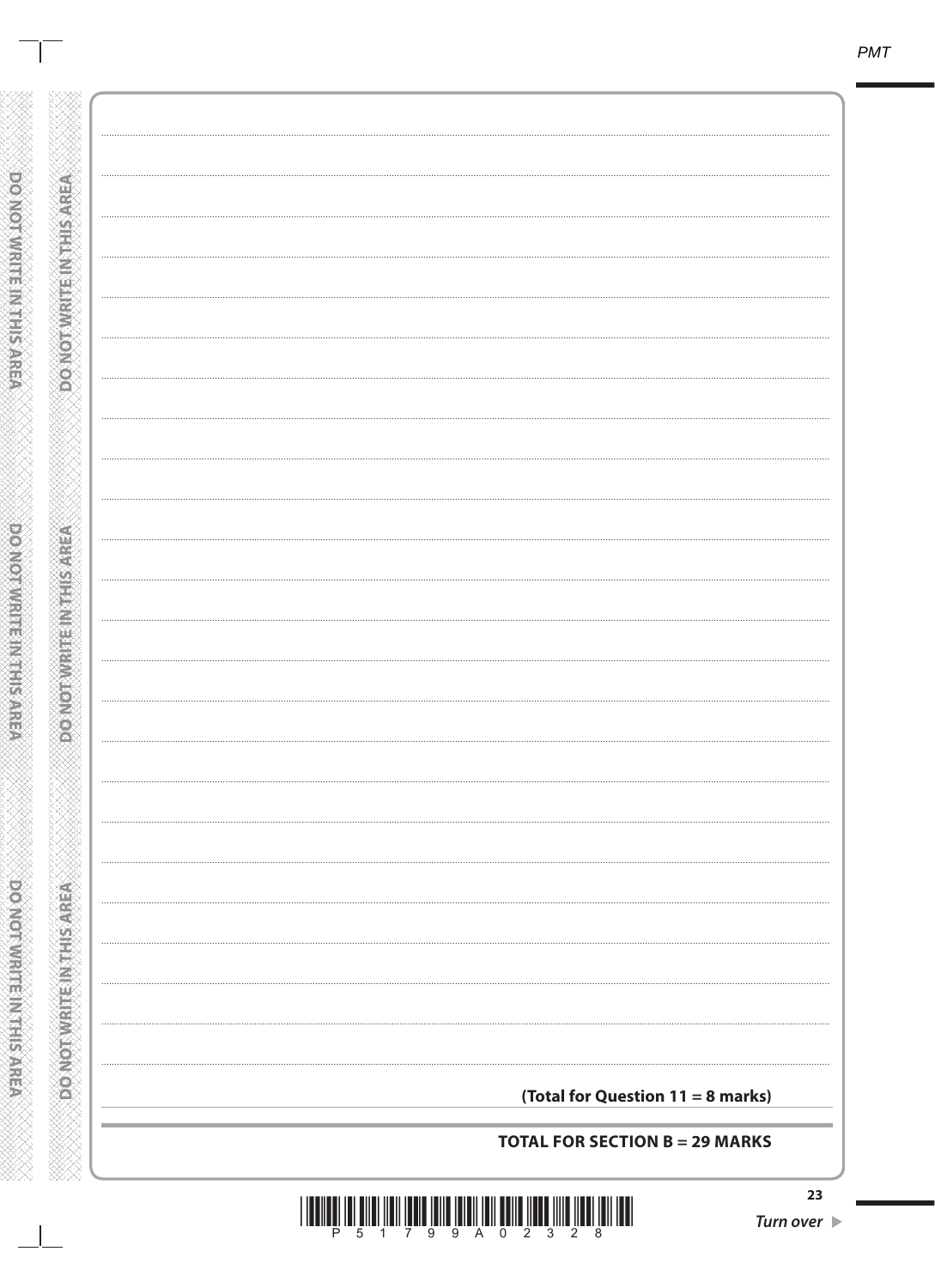| <b>SECTION C</b>                                                                        |      |
|-----------------------------------------------------------------------------------------|------|
| 12 To what extent is social and cognitive psychology useful in explaining key questions |      |
| relevant to today's society?                                                            | (12) |
|                                                                                         |      |
|                                                                                         |      |
|                                                                                         |      |
|                                                                                         |      |
|                                                                                         |      |
|                                                                                         |      |
|                                                                                         |      |
|                                                                                         |      |
|                                                                                         |      |
|                                                                                         |      |
|                                                                                         |      |
|                                                                                         |      |
|                                                                                         |      |
|                                                                                         |      |
|                                                                                         |      |
|                                                                                         |      |
|                                                                                         |      |
|                                                                                         |      |
|                                                                                         |      |
|                                                                                         |      |
|                                                                                         |      |
|                                                                                         |      |
|                                                                                         |      |
|                                                                                         | .    |
|                                                                                         |      |
|                                                                                         | .    |
|                                                                                         |      |
|                                                                                         |      |
|                                                                                         |      |
|                                                                                         |      |
|                                                                                         |      |
|                                                                                         |      |
|                                                                                         |      |

 $P\overline{MT}$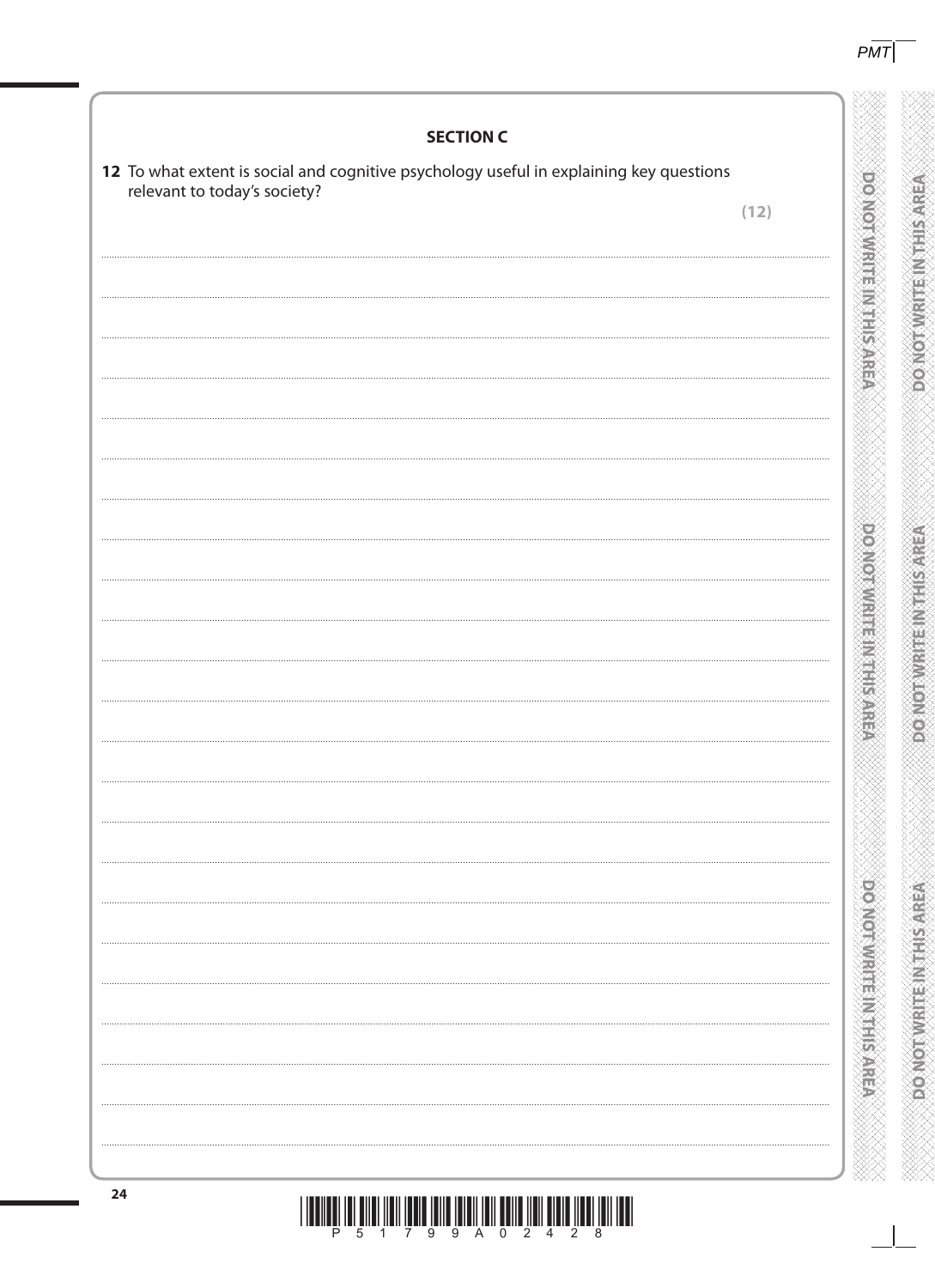|  | 25 |
|--|----|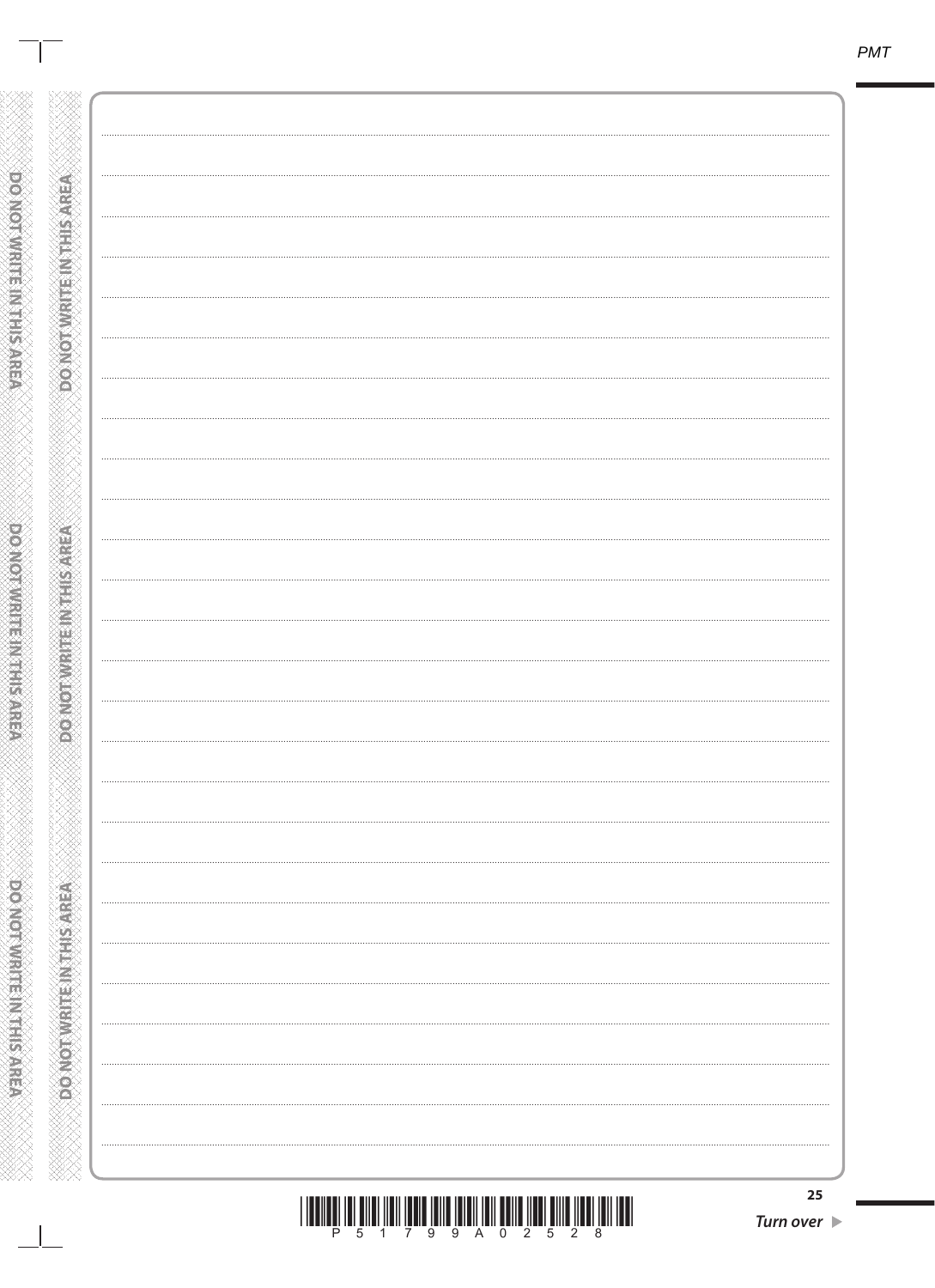| (Total for Question 12 = 12 marks)                                         |
|----------------------------------------------------------------------------|
| <b>TOTAL FOR SECTION C = 12 MARKS</b><br><b>TOTAL FOR PAPER = 70 MARKS</b> |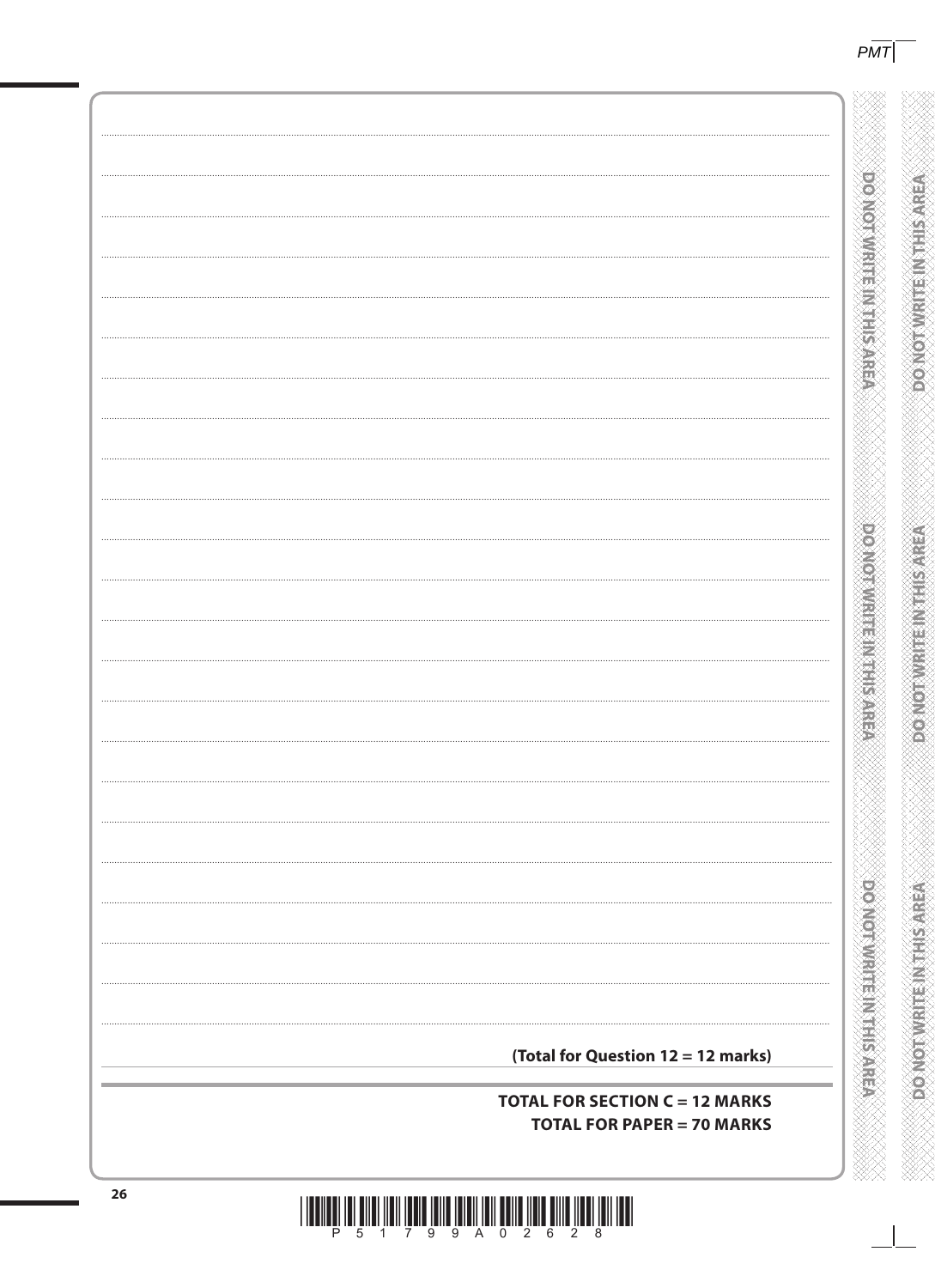**DONOTWRITEINTHISAREA** 

**BLANK PAGE**